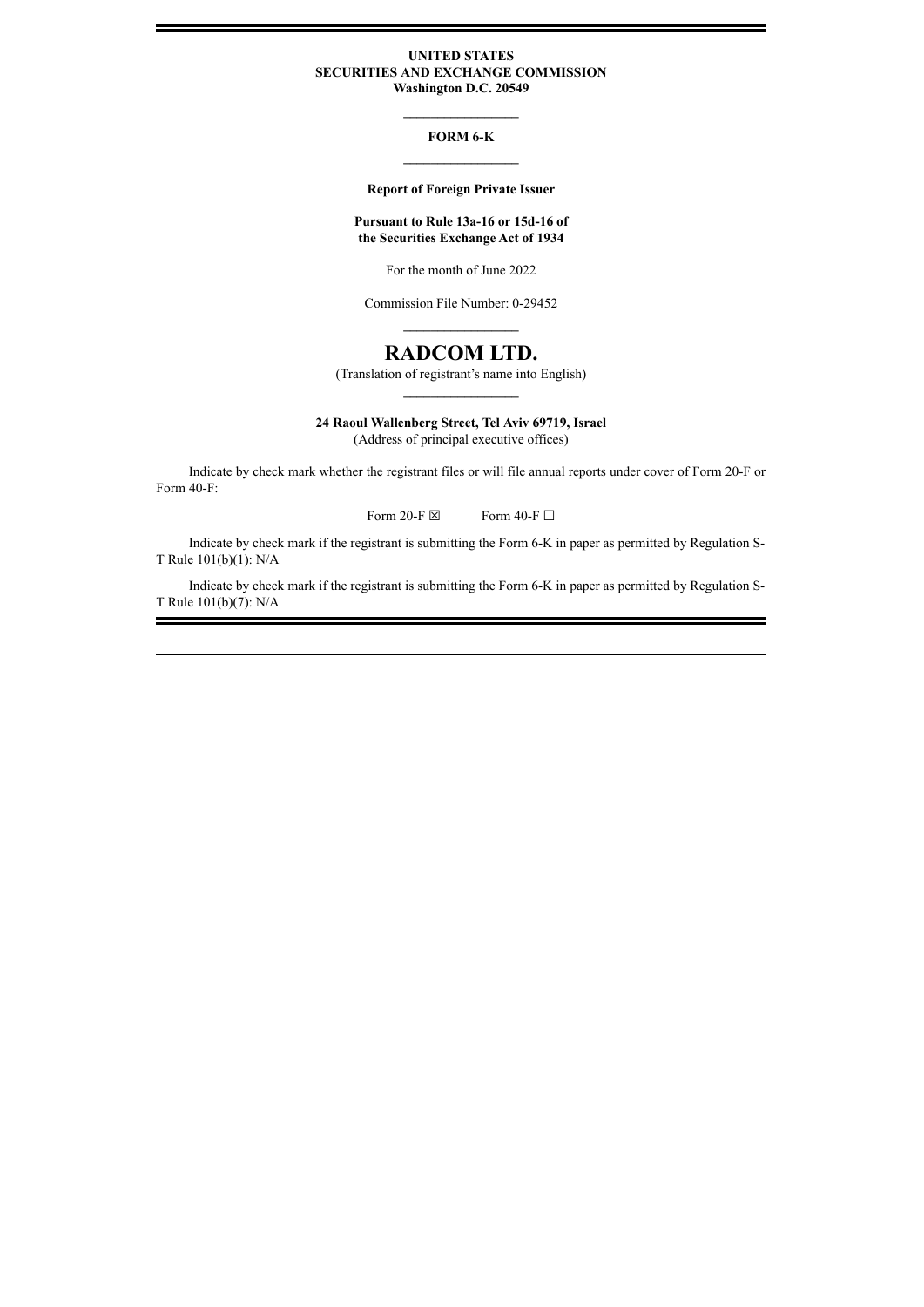**THIS FORM 6-K OF THE REGISTRANT IS HEREBY INCORPORATED BY REFERENCE INTO THE REGISTRANT'S REGISTRATION STATEMENTS ON FORM S-8 (REGISTRATION STATEMENT NOS. 333-190207, 333-195465, 333-203087, 333-211628, 333-215591 AND 333-260997), AND SHALL BE A PART THEREOF FROM THE DATE ON WHICH THIS REPORT IS FILED, TO THE EXTENT NOT SUPERSEDED BY DOCUMENTS OR REPORTS SUBSEQUENTLY FILED OR FURNISHED.**

## **CONTENTS**

This report on Form 6-K of the registrant consists of the following documents, which are attached hereto and incorporated by reference herein:

Exhibit 99.1 [Notice and Proxy Statement for Annual General Meeting of Shareholders, to be held July 21,](#page-3-0) 2022.

Exhibit 99.2 [Form of Proxy Card for Annual General Meeting of Shareholders, to be held July 21, 2022.](#page-30-0)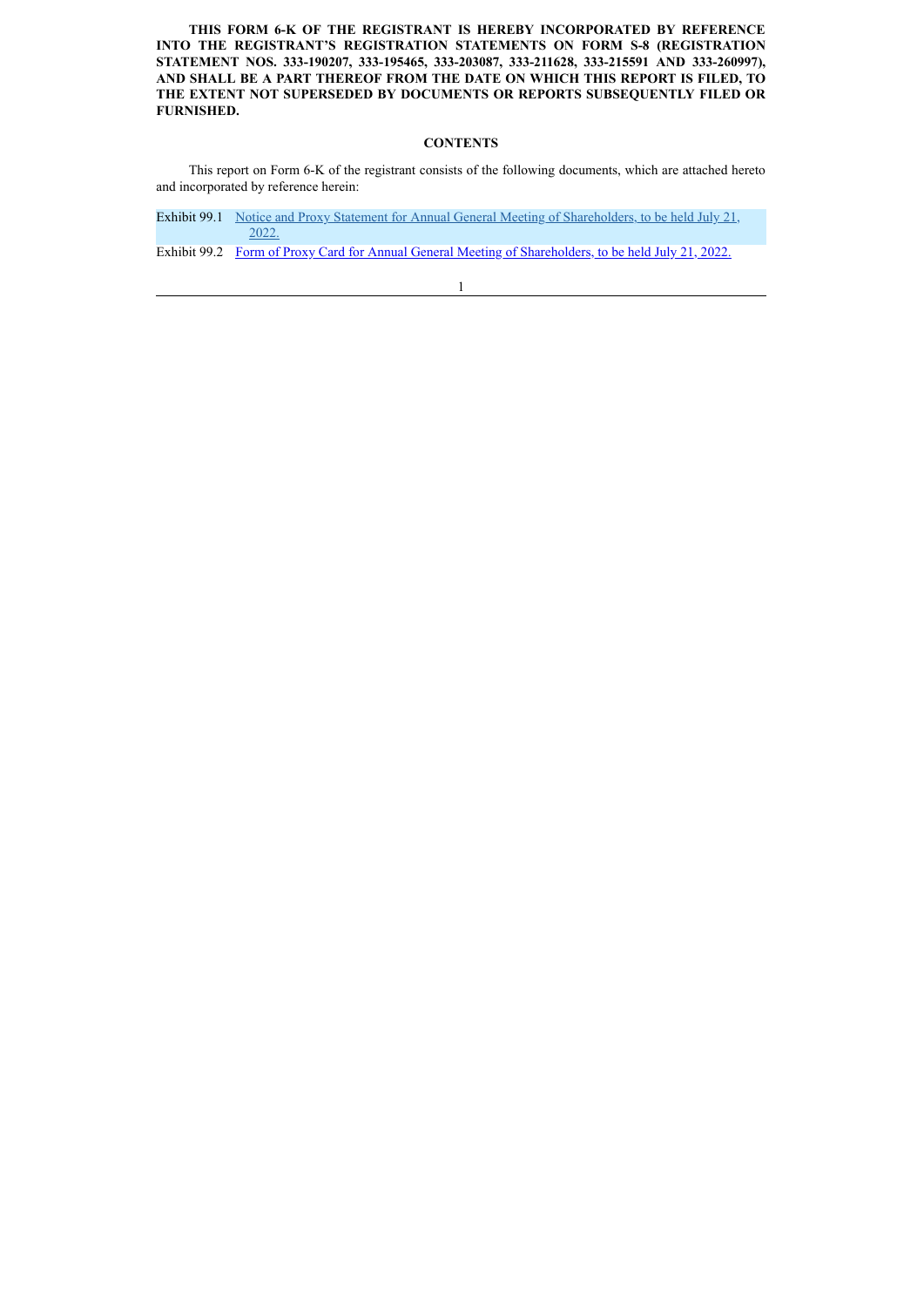## **SIGNATURES**

Pursuant to the requirements of the Securities Exchange Act of 1934, the registrant has duly caused this report to be signed on its behalf by the undersigned, thereunto duly authorized.

## **RADCOM LTD.**

Date: June 16, 2022 By: /s/ Hadar Rahav Name: Hadar Rahav

Title: Chief Financial Officer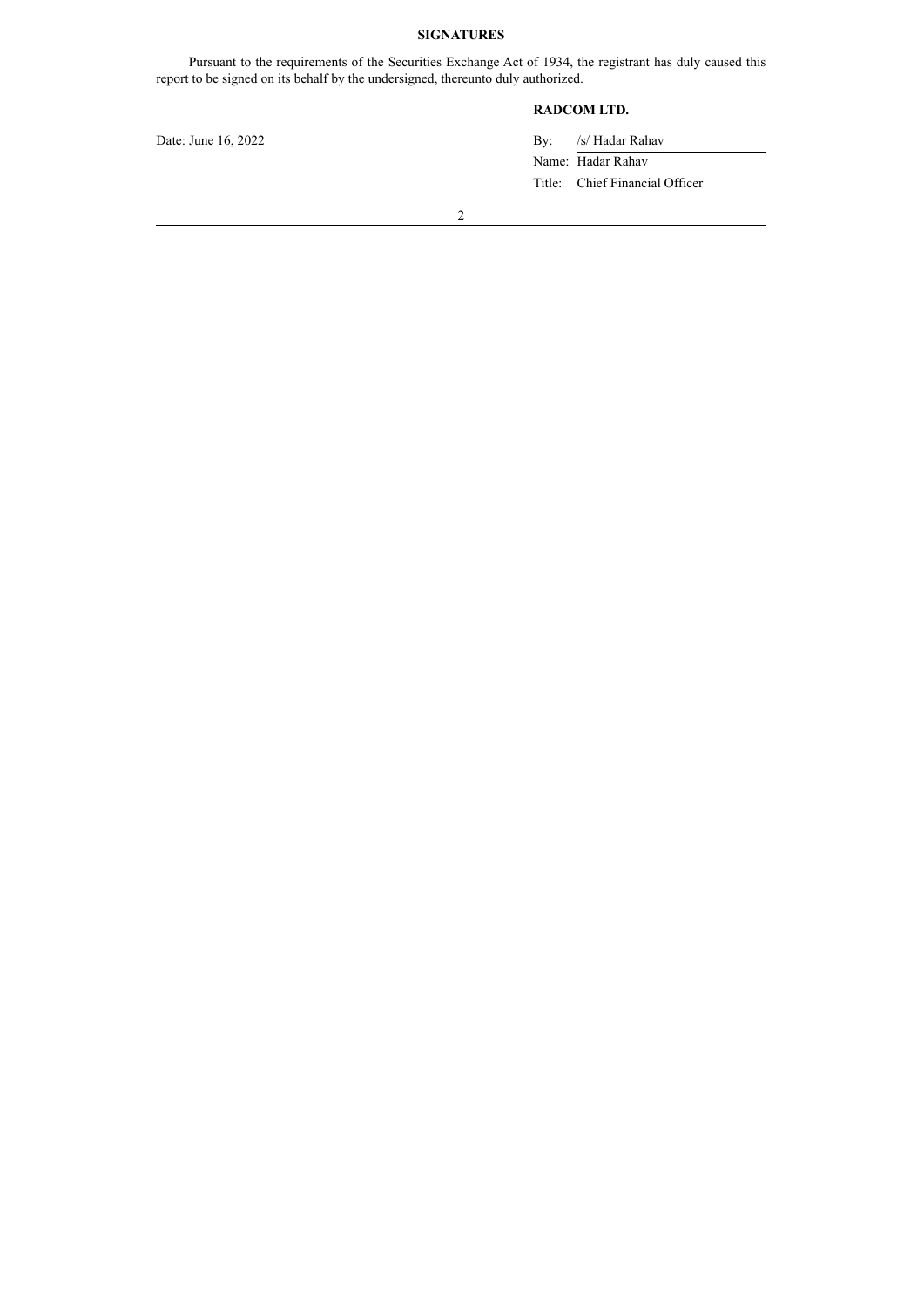#### **RADCOM LTD.**

#### **NOTICE OF 2022 ANNUAL GENERAL MEETING OF SHAREHOLDERS**

<span id="page-3-0"></span>Notice is hereby given that the 2022 Annual General Meeting of Shareholders (the "**Meeting**") of RADCOM Ltd. will be held on Thursday, July 21, 2022, at 4:00 p.m. (Israel time), at our offices located at 24 Raoul Wallenberg Street, Tel Aviv, Israel 6971920.

Throughout this Notice of Annual General Meeting of Shareholders and the enclosed Proxy Statement, we use terms such as "RADCOM," "we," "us," "our," "the Company" and "our company" to refer to RADCOM Ltd. and terms such as "you" and "your" to refer to our shareholders.

The agenda of the Meeting will be as follows:

- (1) To re-elect Ms. Rachel (Heli) Bennun, Mr. Matty Karp and Ms. Mirella Kuvent as directors and to approve the compensation payable to them, as described in the accompanying Proxy Statement;
- (2) To approve the Long Term Directors Equity Grant Scheme;
- (3) To approve the grant of equity to our Chief Executive Officer;
- (4) To re-approve our Previously Approved Compensation Policy;
- (5) To re-appoint Kost Forer Gabbay & Kasierer, a Member of Ernst & Young Global, as our independent auditors until the next annual general meeting of shareholders, and to authorize the Audit Committee of our Board of Directors to fix their remuneration for the fiscal year ending December 31, 2022;
- (6) To present and discuss our consolidated financial statements for the year ended December 31, 2021; and
- (7) To transact such other business as may properly come before the Meeting or any adjournment thereof.

These proposals are described in detail in the enclosed proxy statement, which we urge you to read in its entirety. As more fully described in the proxy statement, shareholders may present proposals for consideration at the Meeting by submitting their proposals to the Company no later than June 23, 2022. If we determine that a shareholder proposal has been duly and timely received and is appropriate, we will publish a revised agenda in the manner set forth in the proxy statement. We are currently not aware of any other matters that will come before the Meeting. If any other matters properly come before the Meeting or any adjournment thereof, the persons designated as proxies intend to vote in accordance with their judgment on such matters.

The Board of Directors recommends a vote "FOR" approval of all matters to be voted upon at the Meeting.

Shareholders of record at the close of business on June 21, 2022 (the "**Record Date**"), are entitled to notice of, and to vote at, the Meeting and any adjournment or postponement thereof. You are cordially invited to attend the Meeting in person.

Whether or not you plan to attend the Meeting, you are urged to promptly complete, date and sign the enclosed proxy and to mail it in the enclosed envelope, which requires no postage if mailed in the United States. Return of your proxy does not deprive you of your right to attend the Meeting, to revoke the proxy or to vote your shares in person.

**Joint holders of shares should take note that, pursuant to Article 32(d) of our Amended and Restated Articles of Association, the vote of the senior holder of the joint shares who tenders a vote, in person or by proxy, will be accepted to the exclusion of the vote(s) of the other joint holder(s). For this purpose, seniority will be determined by the order in which the names are recorded in our Register of Shareholders.**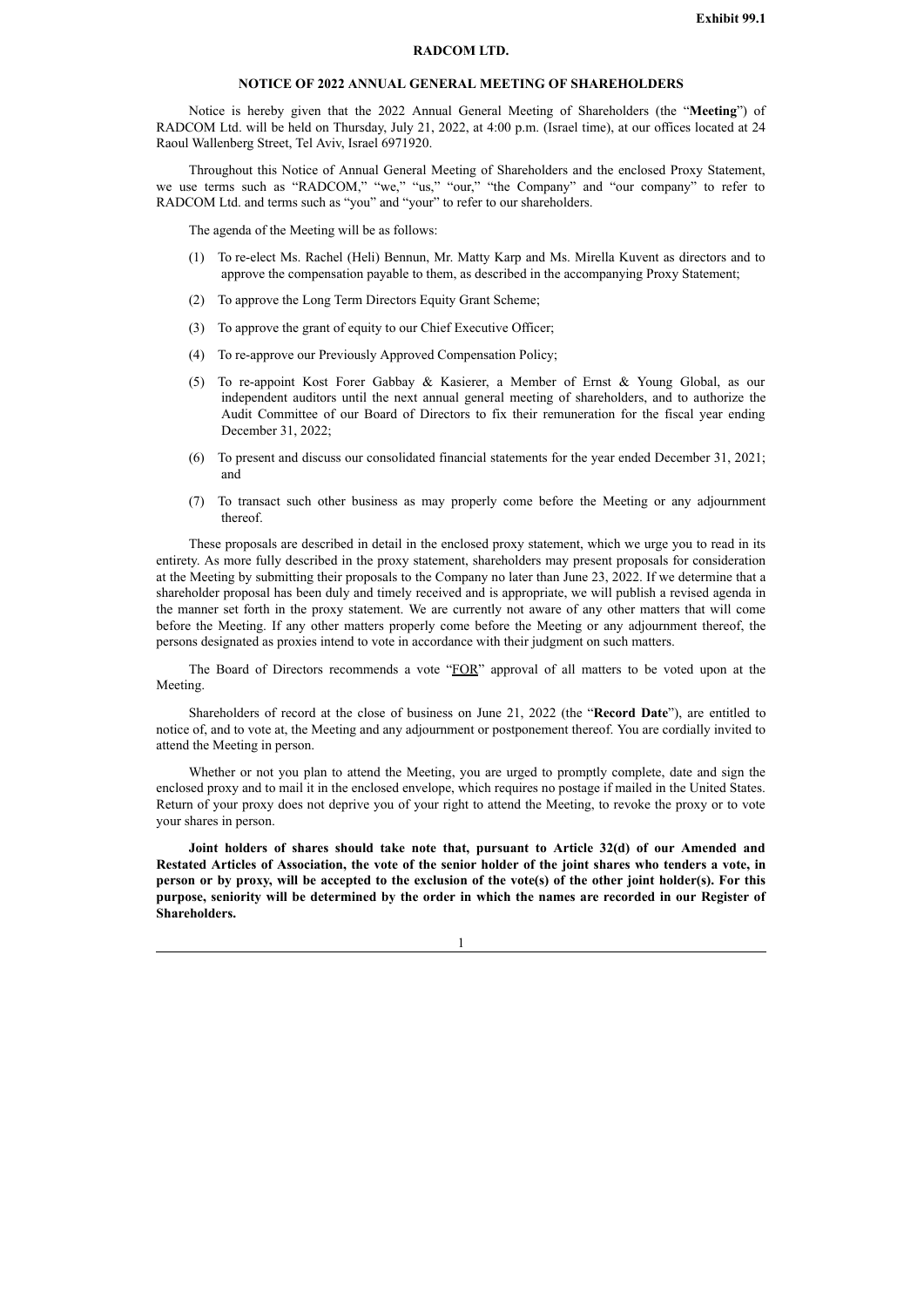In accordance with the Israeli Companies Law, 5759-1999, and regulations promulgated thereunder, any shareholder of the Company may submit to the Company a position statement on its behalf, expressing its position on an agenda item for the Meeting, to our Chief Financial Officer at the following address: RADCOM Ltd., 24 Raoul Wallenberg Street, Tel Aviv 6971920, Israel, Attention: Chief Financial Officer, or by facsimile to +972-3-6474681 no later than July 11, 2022. Any appropriate position statement received will be furnished to the Securities and Exchange Commission (the "**SEC**") on Form 6-K, which will be available to the public on the SEC's website at *http://www.sec.gov*.

By Order of the Board of Directors,

## */s/ Rachel (Heli) Bennun*

*Executive Chairman of the Board of Directors*

Dated: June 16, 2022

*Our audited financial statements for the fiscal year ended December 31, 2021, are not a part of the proxy solicitation material, but were filed together with our Annual Report on Form 20-F, which was filed on March 29, 2022, with the SEC, and is available on the SEC's website at www.sec.gov and on our website at www.radcom.com.*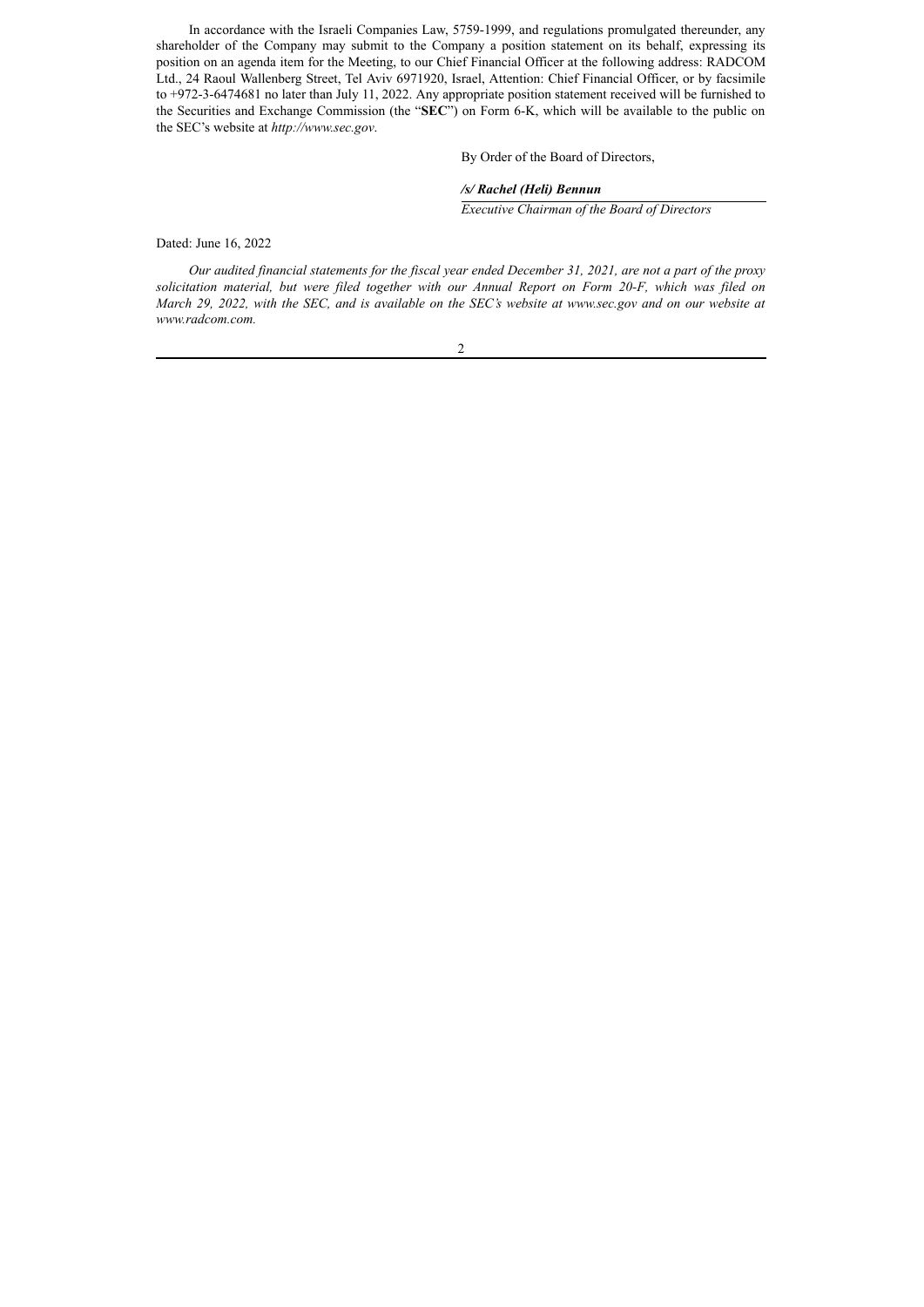#### **RADCOM LTD.**

#### **24 RAOUL WALLENBERG STREET TEL AVIV 6971920, ISRAEL**

#### **PROXY STATEMENT**

#### **2022 ANNUAL GENERAL MEETING OF SHAREHOLDERS**

This Proxy Statement is furnished to the holders of our ordinary shares, NIS 0.20 nominal value ("**Ordinary Shares**"), in connection with the solicitation by our Board of Directors ("**Board of Directors**") of proxies for use at the 2022 Annual General Meeting of Shareholders (the "**Meeting**"), or at any adjournment thereof, pursuant to the accompanying Notice of 2022 Annual General Meeting of Shareholders. The Meeting will be held on Thursday, July 21, 2022 at 4:00 p.m. (Israel time), at our offices located at 24 Raoul Wallenberg Street, Tel Aviv, Israel.

Throughout this Proxy Statement, we use terms such as "RADCOM," "we," "us," "our," "the Company" and "our company" to refer to RADCOM Ltd. and terms such as "you" and "your" to refer to our shareholders.

The agenda of the Meeting will be as follows:

- (1) To re-elect Ms. Rachel (Heli) Bennun, Mr. Matty Karp and Ms. Mirella Kuvent as directors and to approve the compensation payable to them, as described below;
- (2) To approve the Long Term Directors Equity Grant Scheme;
- (3) To approve the grant of equity to our Chief Executive Officer;
- (4) To re-approve our Previously Approved Compensation Policy;
- (5) To re-appoint Kost Forer Gabbay & Kasierer, a Member of Ernst & Young Global, as our independent auditors until the next annual general meeting of shareholders, and to authorize the Audit Committee of our Board of Directors to fix their remuneration for the fiscal year ending December 31, 2022;
- (6) To present and discuss our consolidated financial statements for the year ended December 31, 2021; and
- (7) To transact such other business as may properly come before the Meeting or any adjournment thereof.

These proposals are described in detail in this proxy statement, which we urge you to read in its entirety. As more fully described in this proxy statement, shareholders may present proposals for consideration at the Meeting by submitting their proposals to the Company no later than June 23, 2022. If we determine that a shareholder proposal has been duly and timely received and is appropriate, we will publish a revised agenda in the manner set forth in the proxy statement. We are currently not aware of any other matters that will come before the Meeting. If any other matters properly come before the Meeting or any adjournment thereof, the persons designated as proxies intend to vote in accordance with their judgment on such matters.

You may elect to vote your Ordinary Shares once, either by attending the Meeting in person or by a duly executed proxy as detailed below.

A form of proxy for use at the Meeting and a return envelope for the proxy are enclosed. You may revoke the authority granted by your execution of proxies at any time before the exercise thereof by filing with us a written notice of revocation or duly executed proxy bearing a later date, or by voting in person at the Meeting. Proxies must be received no later than forty-eight (48) hours prior to the time fixed for the Meeting. On all matters considered at the Meeting, abstentions and broker non-votes will be treated as neither a vote "for" nor "against" the matter, although they will be counted in determining whether a quorum is present.

Proxies for use at the Meeting are being solicited by our Board of Directors (the "**Board**"). Only shareholders of record as of the close of business on June 21, 2022 (the "**Record Date**"), will be entitled to vote at the Meeting and any adjournments or postponements thereof. Proxies will be mailed to shareholders on or about June 24, 2022, and will be solicited chiefly by mail. However, certain of our officers, directors, employees and agents, none of whom will receive additional compensation in connection therewith, may solicit proxies by telephone, telegram or other personal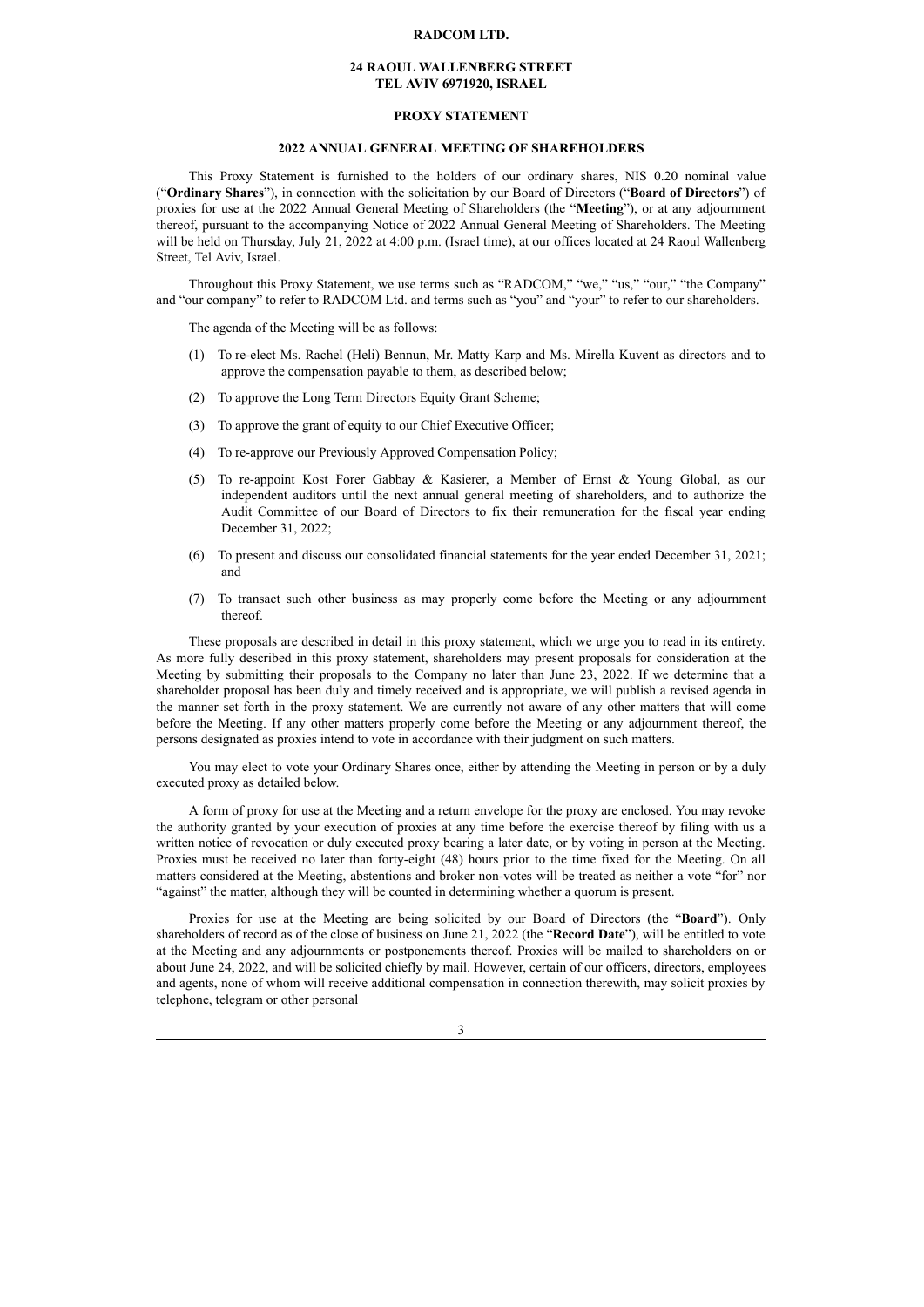contact. We will bear the cost of external proxy solicitors (if any) and other costs of the solicitation of the proxies, including postage, printing and handling, and will reimburse the reasonable expenses of brokerage firms and others for forwarding material to beneficial owners of Ordinary Shares.

If your Ordinary Shares are held in "street name" meaning you are a beneficial owner with your shares held through a bank, brokerage firm or other nominee, you will receive instructions from your bank, brokerage firm or nominee, who is the holder of record of your shares. You must follow the instructions of the holder of record in order for your shares to be voted.

## *Position Statements*

In accordance with the Israeli Companies Law, 5759-1999 and regulations promulgated thereunder (together, the "**Companies Law**"), any shareholder of the Company may submit to the Company a position statement on its behalf, expressing its position on an agenda item for the Meeting, to our Chief Financial Officer at the following address: RADCOM Ltd., 24 Raoul Wallenberg Street, Tel Aviv 6971920, Israel, Attention: Chief Financial Officer, or by facsimile to +972-3-6474681 no later than July 11, 2022. Any appropriate position statement received will be furnished to the Securities and Exchange Commission (the "**SEC**") on Form 6-K, which will be available to the public on the SEC's website at *http://www.sec.gov*.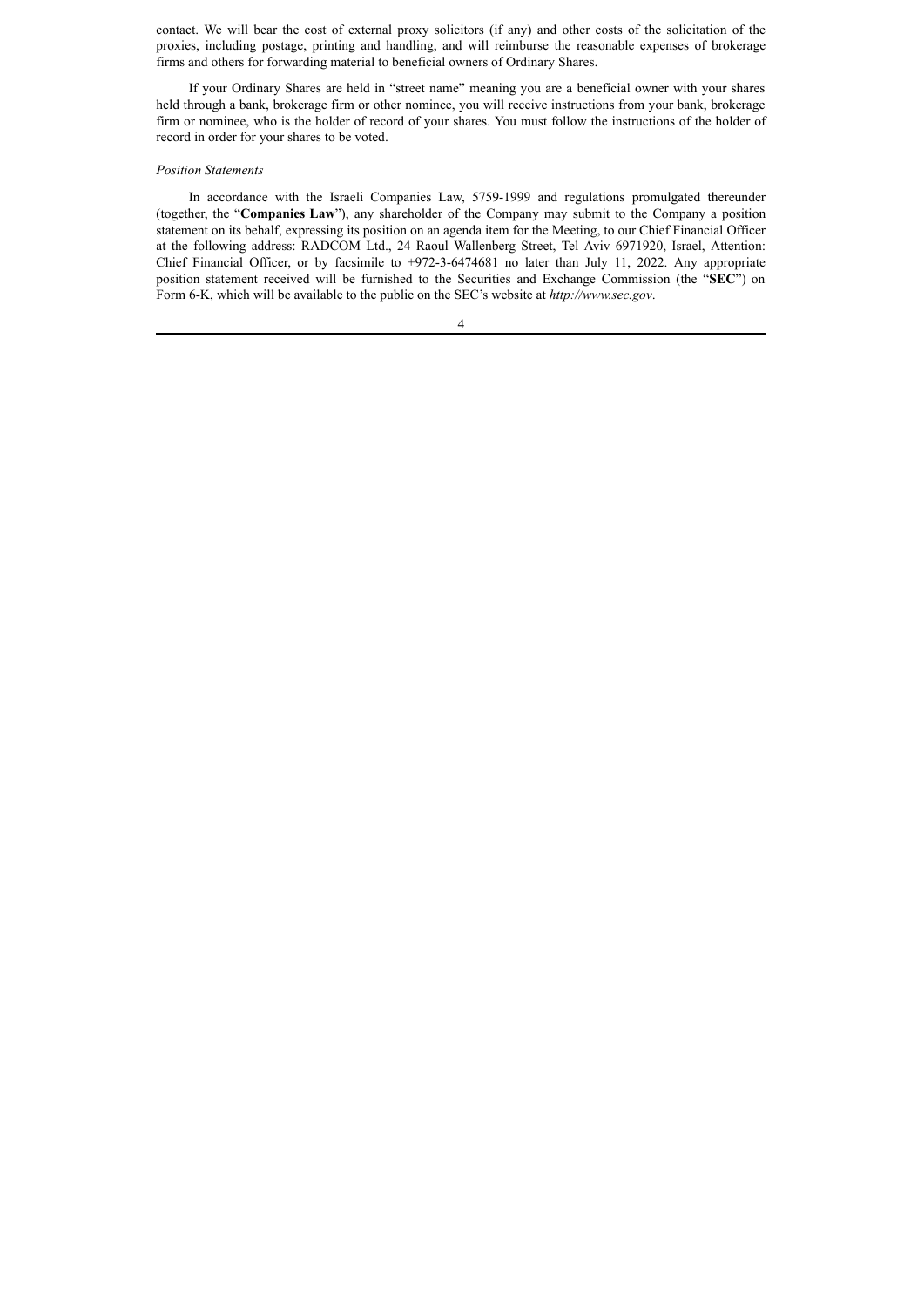#### **OUTSTANDING VOTING SECURITIES AND QUORUM**

On May 31, 2022, we had 14,485,790 outstanding Ordinary Shares, each of which is entitled to one vote upon each of the matters to be presented at the Meeting. Two or more shareholders holding Ordinary Shares conferring in the aggregate at least one-third (1/3) of our voting power, present in person or by proxy and entitled to vote, will constitute a quorum at the Meeting. If within an hour from the time appointed for the meeting a quorum is not present, the Meeting shall stand adjourned to the same day in the next week, at the same time and place, or to such day and at such time and place as the Chairman may determine with the consent of the holders of a majority of the voting power represented at the Meeting in person by proxy and voting on the question of adjournment. No business shall be transacted at any adjourned meeting except business which might lawfully have been transacted at the meeting as originally called. At such adjourned meeting, any two (2) holders of Ordinary Shares present in person or by proxy, shall constitute a quorum.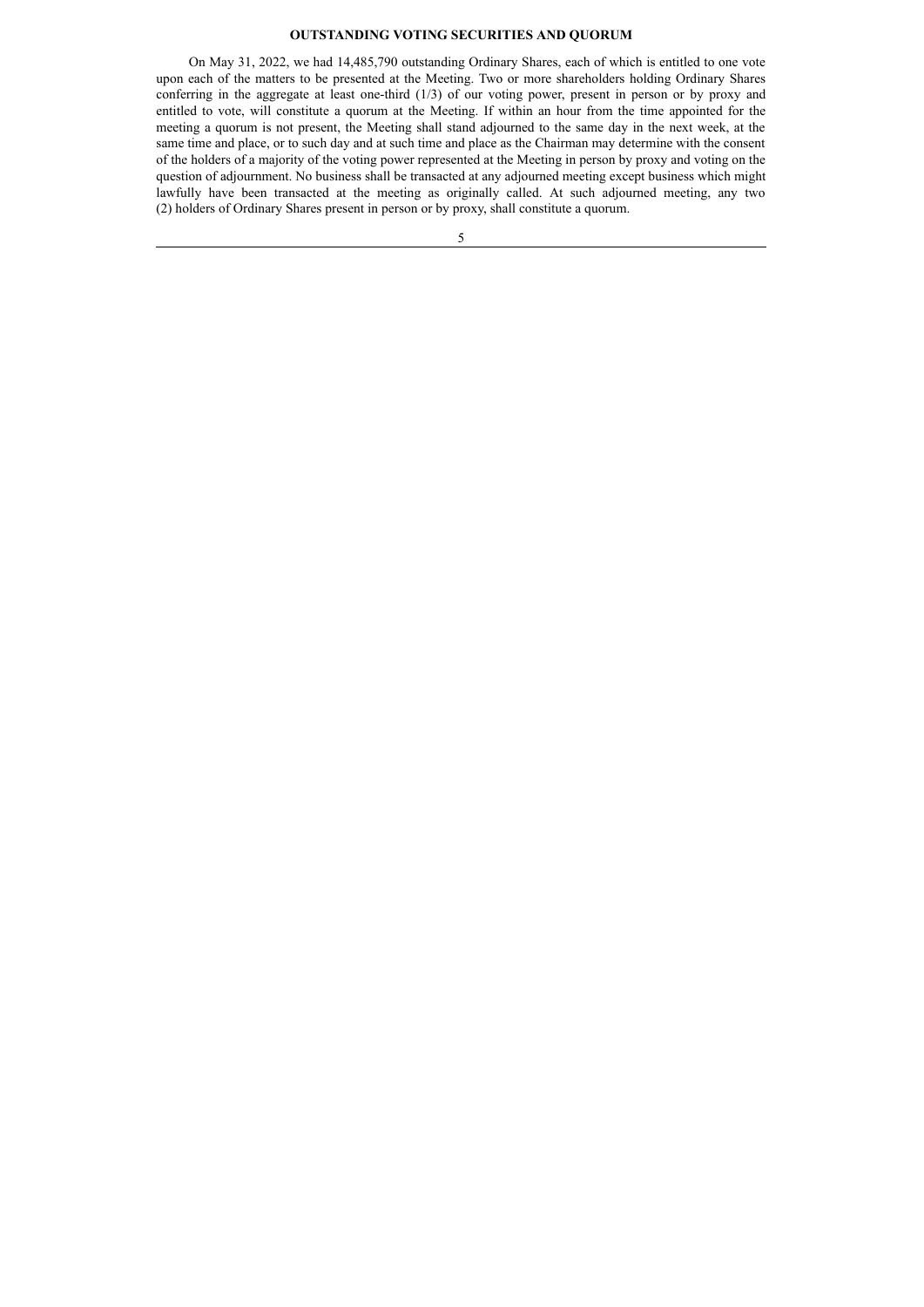## **BENEFICIAL OWNERSHIP OF SECURITIES BY CERTAIN BENEFICIAL OWNERS AND MANAGEMENT**

The following table sets forth information with respect to the beneficial ownership of our Ordinary Shares as of May 31, 2022, by:

- each person or entity known by us to own beneficially more than 5% of our outstanding Ordinary Shares;
- each of our directors and executive officers individually; and
- each of our executive officers and directors as a group.

The beneficial ownership of Ordinary Shares is determined in accordance with the SEC rules and generally includes any Ordinary Shares over which a person exercises sole or shared voting or investment power. For purposes of the table below, we deem shares subject to options that are currently exercisable or exercisable within 60 days of May 31, 2022, and restricted share units ("**RSUs**") that vest within 60 days of May 31, 2022, to be outstanding and to be beneficially owned by the person holding the options or RSUs for the purposes of computing the percentage ownership of that person but we do not treat them as outstanding for the purpose of computing the percentage ownership of any other person. The percentage of shares beneficially owned is based on 14,485,790 Ordinary Shares outstanding as of May 31, 2022.

The information presented below is based on information provided to us by the directors, officers, and shareholders or disclosed by any of them in public filings with the SEC. The voting rights of our major shareholders do not differ from the voting rights of other holders of our Ordinary Shares.

Except for Mr. Zohar Zisapel, none of our executive officers or directors beneficially owns 1% or more of our outstanding Ordinary Shares.

As of May 31, 2022, our Ordinary Shares had a total of 16 holders of record, of which 9 were registered with addresses in the United States. We believe that the number of beneficial owners of our shares is substantially greater than the number of record holders, because a large portion of our Ordinary Shares is held of record in broker "street name".

| <b>Name</b>                                                                            | Number of<br>Ordinary<br><b>Shares</b><br>beneficially<br>owned <sup>(1)</sup> | Percentage of<br>Outstanding<br>Ordinary<br><b>Shares</b><br>beneficially<br>owned <sup>(2)</sup> |
|----------------------------------------------------------------------------------------|--------------------------------------------------------------------------------|---------------------------------------------------------------------------------------------------|
| Principal Shareholders                                                                 |                                                                                |                                                                                                   |
| Zohar Zisapel                                                                          | $2,897,732^{(3)}$                                                              | 20.0%                                                                                             |
| Yelin Lapidot Holdings Management Ltd.                                                 | $1,629,243^{(4)}$                                                              | 11.3%                                                                                             |
| Lynrock Lake LP                                                                        | $1,475,318^{(5)}$                                                              | 10.2%                                                                                             |
| Directors and Officers, except for Zohar Zisapel                                       |                                                                                |                                                                                                   |
| Rachel (Heli) Bennun                                                                   | $\ast$                                                                         | $\ast$                                                                                            |
| Matty Karp                                                                             | $\ast$                                                                         | $\ast$                                                                                            |
| Mirella Kuvent                                                                         | $\ast$                                                                         | *                                                                                                 |
| Oren Most                                                                              | $\ast$                                                                         | $\ast$                                                                                            |
| Yaron Ravkaie                                                                          | $\ast$                                                                         | *                                                                                                 |
| Rami Schwartz                                                                          | $\ast$                                                                         | $\ast$                                                                                            |
| Eyal Harari                                                                            | $\ast$                                                                         | *                                                                                                 |
| Hadar Rahav                                                                            | $\ast$                                                                         | $\ast$                                                                                            |
| Hilik Itman                                                                            | $\ast$                                                                         | *                                                                                                 |
| Rami Amit                                                                              | $\ast$                                                                         | $\ast$                                                                                            |
|                                                                                        |                                                                                |                                                                                                   |
| All directors and executive officers as a group, except for Zohar Zisapel (10 persons) | $171,457^{(6)}$                                                                | 1.2%                                                                                              |

 $\mathcal{L}=\mathcal{L}^{\mathcal{L}}$ less than  $1\%$ 

<sup>(1)</sup> Except as otherwise noted and subject to applicable community property laws, each person named in the table has sole voting and investment power with respect to all Ordinary Shares listed as owned by such person.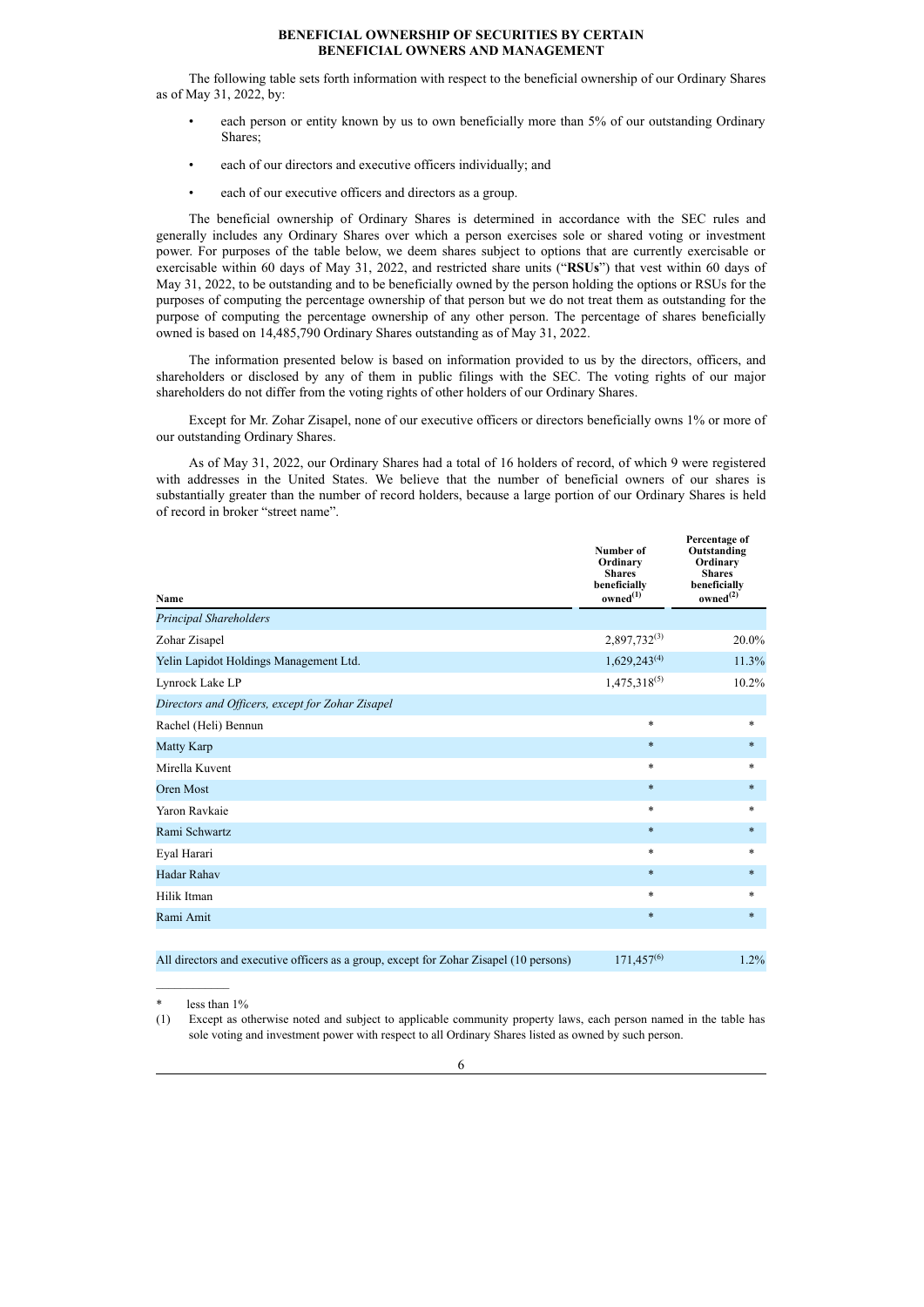- (2) The percentage of outstanding Ordinary Shares is based on 14,485,790 Ordinary Shares outstanding as of May 31, 2022. The number of outstanding Ordinary Shares does not include 5,189 Ordinary Shares held by RADCOM, Inc., a wholly owned subsidiary and 30,843 Ordinary Shares that were repurchased by us.
- (3) Includes (i) 2,332,185 Ordinary Shares held by Mr. Zohar Zisapel, (ii) 299,416 Ordinary Shares held by Michael & Klil Holdings (93) Ltd., an Israeli company, wholly owned by Mr. Zohar Zisapel, (iii) 242,731 Ordinary Shares held by Lomsha Ltd., an Israeli company wholly owned by Mr. Zohar Zisapel, and (iv) 23,400 Ordinary Shares issuable upon exercise of options, currently exercisable or exercisable within 60 days of May 31, 2022. Mr. Zohar Zisapel's brother, Mr. Yehuda Zisapel, may be deemed the beneficial owner of 344,809 Ordinary Shares. Additionally, Mr. Zohar Zisapel's life partner and Executive Chairman of the Company's Board of Directors, Ms. Heli Bennun, holds 17,336 Ordinary Shares, and 1,832 RSUs which shall vest within 60 days of May 31, 2022. Mr. Zohar Zisapel disclaims beneficial ownership of the Ordinary Shares held by Mr. Yehuda Zisapel and by Ms. Heli Bennun. This information is based on information provided to the Company by Mr. Zohar Zisapel.
- (4) Based on a Schedule 13G/A filed with the SEC on February 7, 2022. Includes 781,250 Ordinary Shares beneficially owned by mutual funds managed by Yelin Lapidot Mutual Funds Management Ltd. and 847,993 Ordinary Shares beneficially owned by provident funds managed by Yelin Lapidot Provident Funds Management Ltd., each of which a wholly-owned subsidiary of Yelin Lapidot Holdings Management Ltd. (each a "**Yelin Lapidot Holder**"). Each of Dov Yelin and Yair Lapidot owns 24.4% of the share capital and 25.0% of the voting rights of Yelin Lapidot Holdings Ltd. The address of each of the Yelin Lapidot Holders and each of Messrs. Yelin and Lapidot is 50 Dizengoff St., Dizengoff Center, Gate 3, Top Tower, 13<sup>th</sup> floor, Tel Aviv 64332, Israel. Each of the Yelin Lapidot Holders and Messrs. Yelin and Lapidot and is a resident of Israel.
- (5) Based on a Schedule 13G/A filed with the SEC on May 10, 2022. Includes 1,475,318 Ordinary Shares held by Lynrock Lake LP (the "**Investment Manager**"), the investment manager of Lynrock Lake Master Fund LP. Pursuant to an investment management agreement, the Investment Manager has been delegated full voting and investment power over securities of the Issuer held by Lynrock Lake Master Fund LP. Cynthia Paul, the Chief Investment Officer of the Investment Manager and Sole Member of Lynrock Lake Partners LLC, the general partner of the Investment Manager, may be deemed to exercise voting and investment power over securities of the Company held by Lynrock Lake Master Fund LP. The address of each of Cynthia Paul, Lynrock Lake Partners LLC, and Lynrock Lake LP is 2 International Drive, Suite 130 Rye Brook, NY 10573.
- (6) Each of the directors and executive officers not separately identified in the above table beneficially owns less than 1% of our outstanding Ordinary Shares, including options held by each such party, which are vested or shall become vested within 60 days of May 31, 2022, and have, therefore, not been separately disclosed. The number of shares is comprised of 158,565 Ordinary Shares, 8,000 Ordinary Shares issuable upon exercise of options exercisable within 60 days of May 31, 2022, and 4,892 RSUs that will vest within 60 days of May 31, 2022.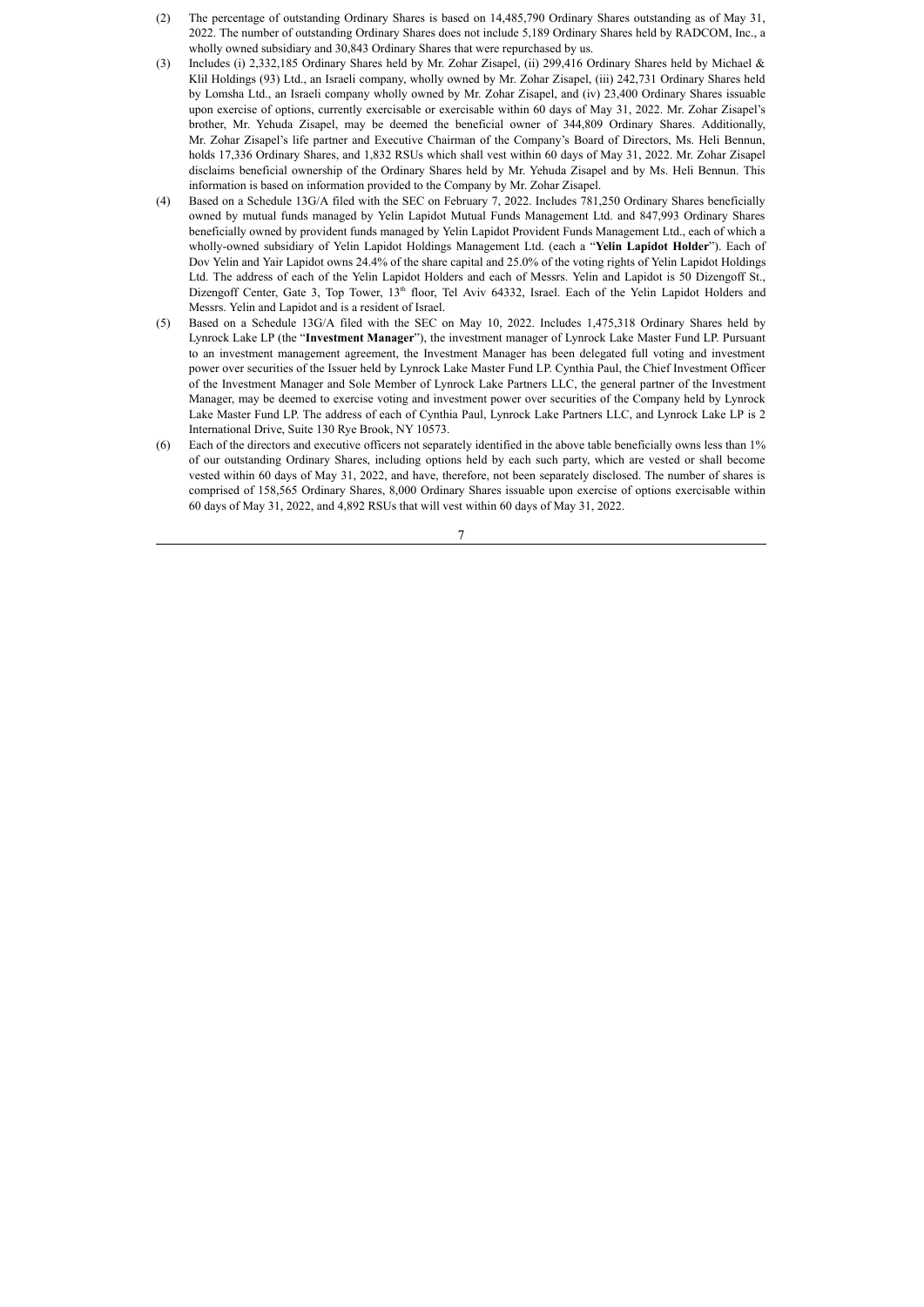## **COMPENSATION OF EXECUTIVE OFFICERS AND DIRECTORS**

For information relating to the compensation of our five most highly compensated office holders with respect to the year ended December 31, 2021, please see "Item 6. Directors, Senior Management and Employees — B. Compensation" in our Annual Report on Form 20-F, which was filed on March 29, 2022, with the SEC.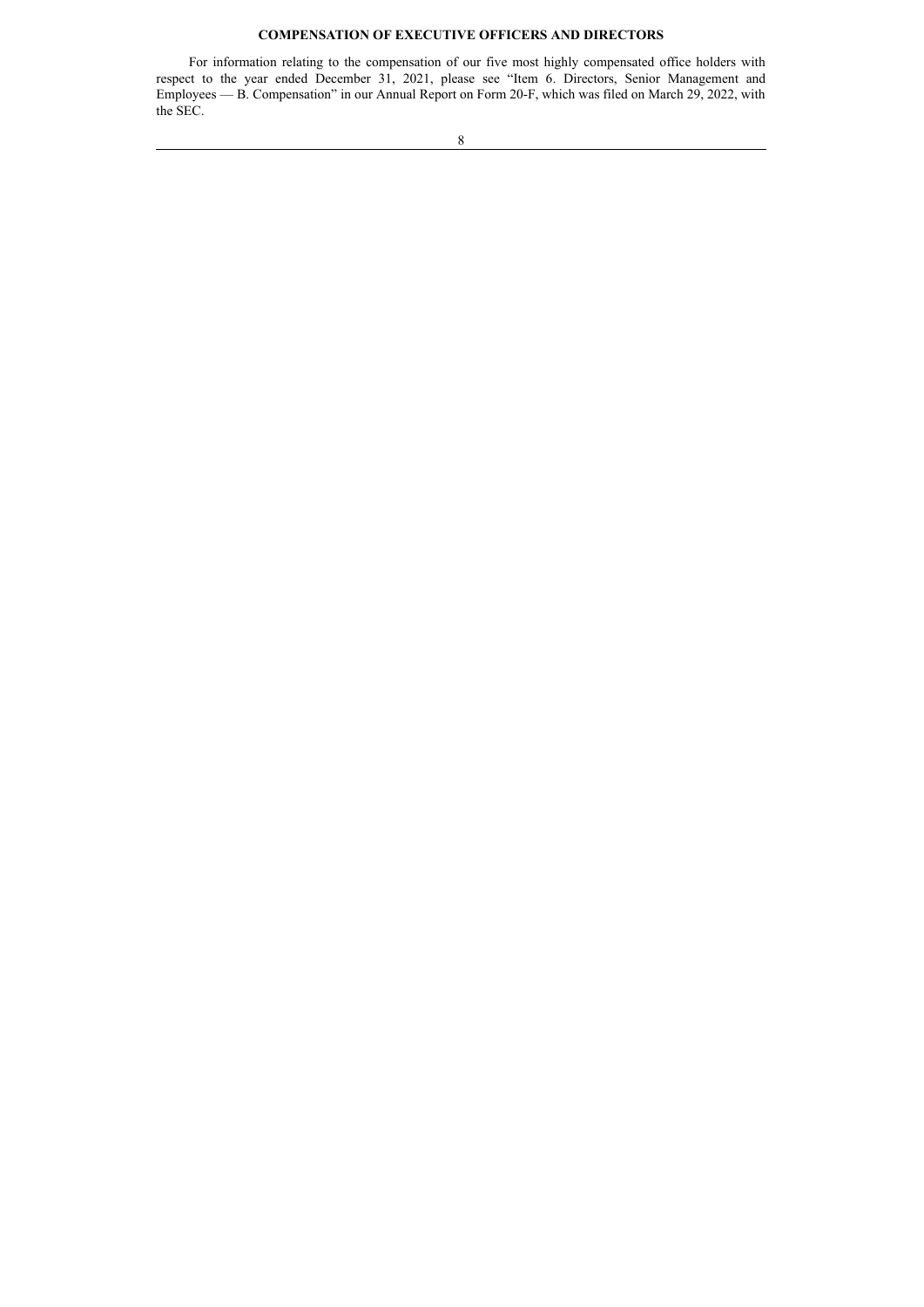#### **ITEM 1 — RE-ELECTION OF DIRECTORS AND APPROVAL OF THE COMPENSATION PAYABLE TO THEM**

Our Board is comprised of Rachel (Heli) Bennun (Executive Chairman), and our non-executive directors: Matty Karp, Mirella Kuvent, Oren Most, Yaron Ravkaie, Rami Schwartz and Zohar Zisapel. Our directors are elected by the shareholders at the annual general meeting of the shareholders, except in certain cases where directors are appointed by the Board until the first meeting of the shareholders thereafter. Ms. Bennun, Mr. Karp, Mr. Zisapel and Ms. Kuvent were elected to serve on our Board at our annual general meeting of shareholders which took place in July 2019 ("**2019 AGM**"). Mr. Schwartz and Mr. Most were elected to serve on our Board at our annual general meeting of shareholders which took place in July 2021 ("**2021 AGM**"). Mr. Zisapel and Ms. Kuvent were re-elected and Mr. Ravkaie was first elected to serve on our Board at our annual general meeting of shareholders which took place in July 2020 ("**2020 AGM**"). The term of service as directors of each of Ms. Bennun, Mr. Karp and Ms. Kuvent will expire on the date of the Meeting. The term of office of each of Mr. Zisapel and Mr. Ravkaie will expire at our annual general meeting of shareholders to be held in 2023. The term of office of each of Mr. Most and Mr. Schwartz will expire at our annual general meeting of shareholders to be held in 2024. Our Board has determined that each of Mr. Matty Karp, Ms. Mirella Kuvent, Mr. Oren Most and Mr. Rami Schwartz qualified to serve as an independent director under the Nasdaq Stock Market Rules.

Under the Companies Law, a public company incorporated under the laws of the State of Israel must elect at least two external directors. However, pursuant to an exemption provided under section 5D of the Israeli Companies Regulations (Relief for Public Companies with Shares Listed for Trading on a Stock Market Outside of Israel), 5760-2000 (the "**Exemption**"), a public company with securities listed on certain foreign exchanges, including Nasdaq, that satisfies the applicable foreign country laws and regulations that apply to companies organized in that country relating to the election of independent directors and composition of audit and compensation committees and has no controlling shareholder, such as RADCOM, is exempt from the requirement to elect external directors or comply with the audit committee and compensation committee composition requirements under the Companies Law. On July 31, 2019, our Board adopted the Exemption.

At the Meeting, you will be asked to re-elect each of Ms. Bennun, Ms. Kuvent and Mr. Karp to serve as members of our Board. If re-elected, each of Ms. Bennun and Mr. Karp will hold office until the third annual general meeting following the Meeting and Ms. Kuvent will hold office until the first annual general meeting following the Meeting. In addition, if re-elected, Ms. Kuvent and Mr. Karp will be entitled to receive, as was previously approved with respect to other non-executive directors, an annual cash compensation in the amount of NIS 52,000 per year (approximately \$15,580), a per meeting fee in the amount of NIS 2,000 (approximately \$600) for board and committee meetings ("**Per Meeting Fee**") and 40% of the Per Meeting Fee for each resolution adopted in writing in lieu of a meeting (the "**Non-Executive Compensation**").

If re-elected, Ms. Bennun shall be entitled to receive a fixed monthly service fee in the amount of NIS 33,000 (approximately \$9,890) plus social benefits in accordance with applicable laws (the "**Executive Chairman Compensation**"). Ms. Bennun may also be eligible to receive an annual bonus with regard to special activities, as shall be determined by the Compensation Committee and the Board, which shall not exceed the sum of 150% of the Executive Chairman Compensation.

The amounts of the Non-Executive Compensation are consistent with the amounts paid to all other nonexecutive serving directors in the Company and the terms were approved by shareholders at the 2020 AGM.

Each of the Compensation Committee and Board determined that the proposed compensation is within the limitations set forth in our Compensation Policy.

In addition to the cash compensation, if re-elected, the nominees will be entitled to receive the equity compensation described under Item 2 (if such Item is approved).

Each director will hold office until his or her successor shall have duly taken office, unless his or her office is vacated earlier under any relevant provision of our Amended and Restated Articles of Association.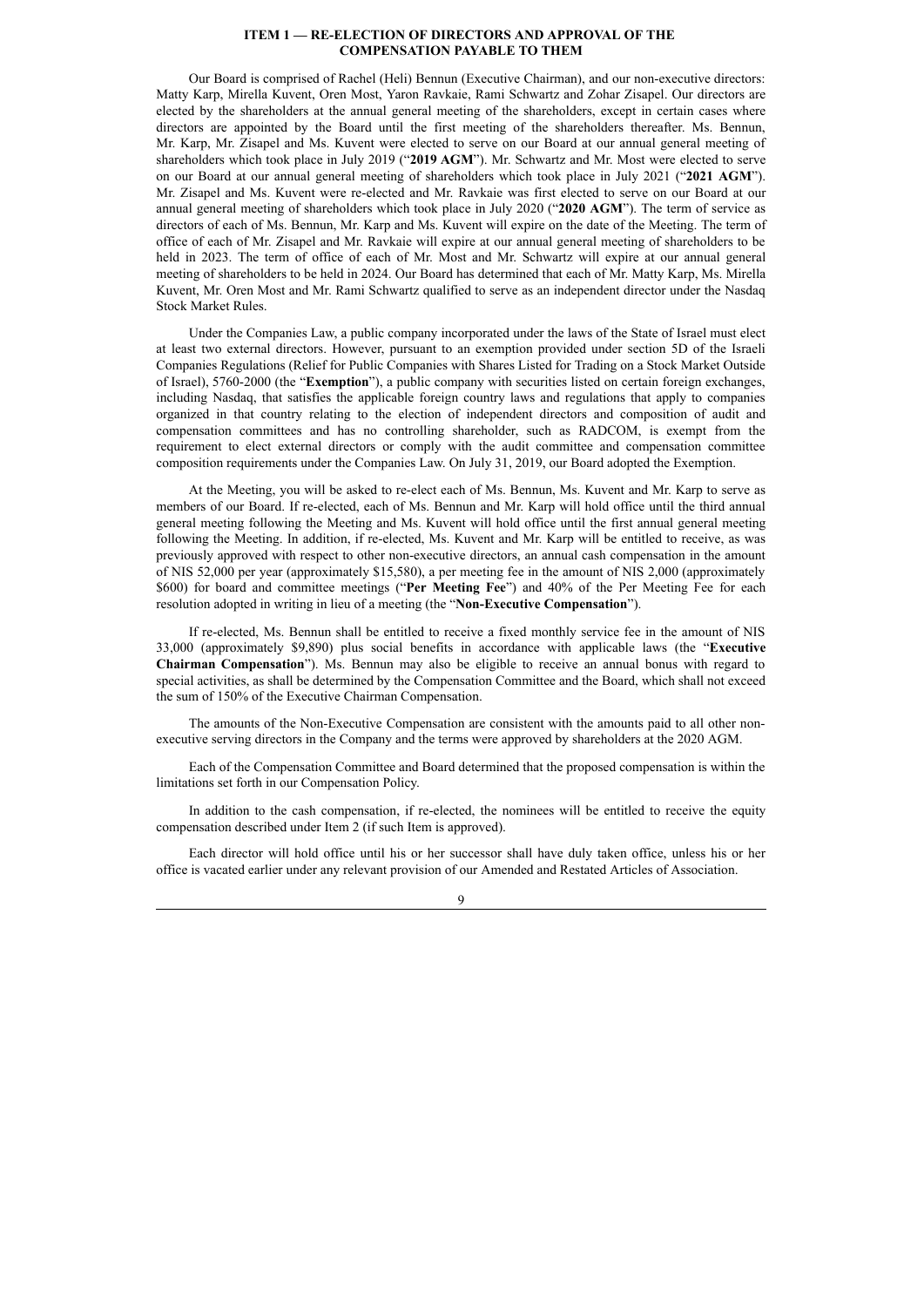#### **Set forth below is a brief biography of each nominee to serve as our director, based upon our records and information furnished to us by such nominee.**

**Ms. Rachel (Heli) Bennun** has served as a director since December 2012 and was appointed as the Executive Chairman of our Board of Directors in September 2015. In addition, Ms. Bennun has served as a consultant to the Company's management since January 2012. Ms. Bennun has also served as a director of Electreon Wireless (TASE:ELWS) since March 2021. Ms. Bennun has over 25 years of professional experience in hi-tech companies. Ms. Bennun co-founded Arel Communications & Software Ltd. (formerly Nasdaq: ARLC) in 1988, a company focused on offering integrated video, audio and data-enabled conferencing solutions, including real time Interactive Distance Learning, and served as CEO, CFO, and director, leading the company to its initial public offering on Nasdaq in 1994. Ms. Bennun also co-founded ArelNet Ltd. (formerly TASE: ARNT), a pioneer in the field of Voice over IP, and served as CEO and as a director, leading the company to its initial public offering on TASE and until its acquisition by Airspan Network Inc. Ms. Bennun has also served as CEO and director of OrganiTech USA, Inc. (PINK: ORGT), a pioneer in the cleantech industry. Ms. Bennun holds a M.Sc. and a B.Sc. in Industrial and Management Engineering from Ben-Gurion University.

**Mr. Matty Karp** has served as a director since December 2009. From 1996 to 2015, he was the managing partner of Concord Ventures, an Israeli venture capital fund focused on Israeli early-stage technology companies, which he co-founded in 1997. From 2007 to 2008, he served as the Chairman of Israel Growth Partners Acquisition Corp. From 1994 to 1999, he served as the Chief Executive Officer of Kardan Technologies, a technology investment company, and continued to serve as a director until October 2001. From 1994 to 1997, he served as the President of Nitzanim Venture Fund, an Israeli venture capital fund focused on early-stage high technology companies. From 1987 to 1994, he served in numerous positions at Elbit Systems Ltd. (Nasdaq and TASE: ESLT). Mr. Karp has served as a director of a number of companies, including: Elta Ltd.; Galileo Technology, which was acquired by Marvell Technology Group (Nasdaq: MRVL); Accord Networks which was acquired by Polycom (Nasdaq: PLCM); Saifun Semiconductors, which merged with Spansion, and El Al Israel Airlines (TASE: ELAL). Mr. Karp received a B.Sc., cum laude, in Electrical Engineering from the Technion — Israel Institute of Technology and is a graduate of the Harvard Business School Advanced Management Program.

**Ms. Mirella Kuvent** has served as a director since July 2019. Ms. Kuvent served as an external director and member of the risk management and audit committees for Diners Club Israel Ltd. and Diners Finance Ltd from 2018 until 2021. Ms. Kuvent has also served as an external director to Ham-Let (Israel Canada) Ltd. from 2007 to 2013 and for the Company for the Reconstruction and Development of the Jewish Quarter in the Old City of Jerusalem Ltd. from 2014 to 2017 and has been a member of finance committees, audit committees and compensation committees, having also served as chair of an audit committee. Ms. Kuvent also has extensive experience in senior commercial, marketing and business development roles with technology companies offering solutions to communications services providers as well as with a large communication services company. Ms. Kuvent holds a B.A. in business administration from Fundação Getúlio Vargas and an M.B.A. from the Hebrew University of Jerusalem.

## **Required Approval**

The affirmative vote of a majority of the Ordinary Shares present, in person or by proxy, and voting on the matter is required for the approval of the re-election of the director set forth above, where each nominee will be voted on separately.

#### **Proposed Resolutions**

It is proposed that the following resolutions be adopted at the Meeting, as three separate resolutions:

"**RESOLVED,** that Ms. Rachel (Heli) Bennun be and hereby is re-elected to serve as a member of our Board of Directors until the third annual general meeting following the Meeting, effective immediately, and the Executive Chairman Compensation payable to her be and is hereby approved."

"**RESOLVED,** that Mr. Matty Karp be and hereby is re-elected to serve as a member of our Board of Directors until the third annual general meeting following the Meeting, effective immediately, and the Non-Executive Compensation payable to him be and is hereby approved."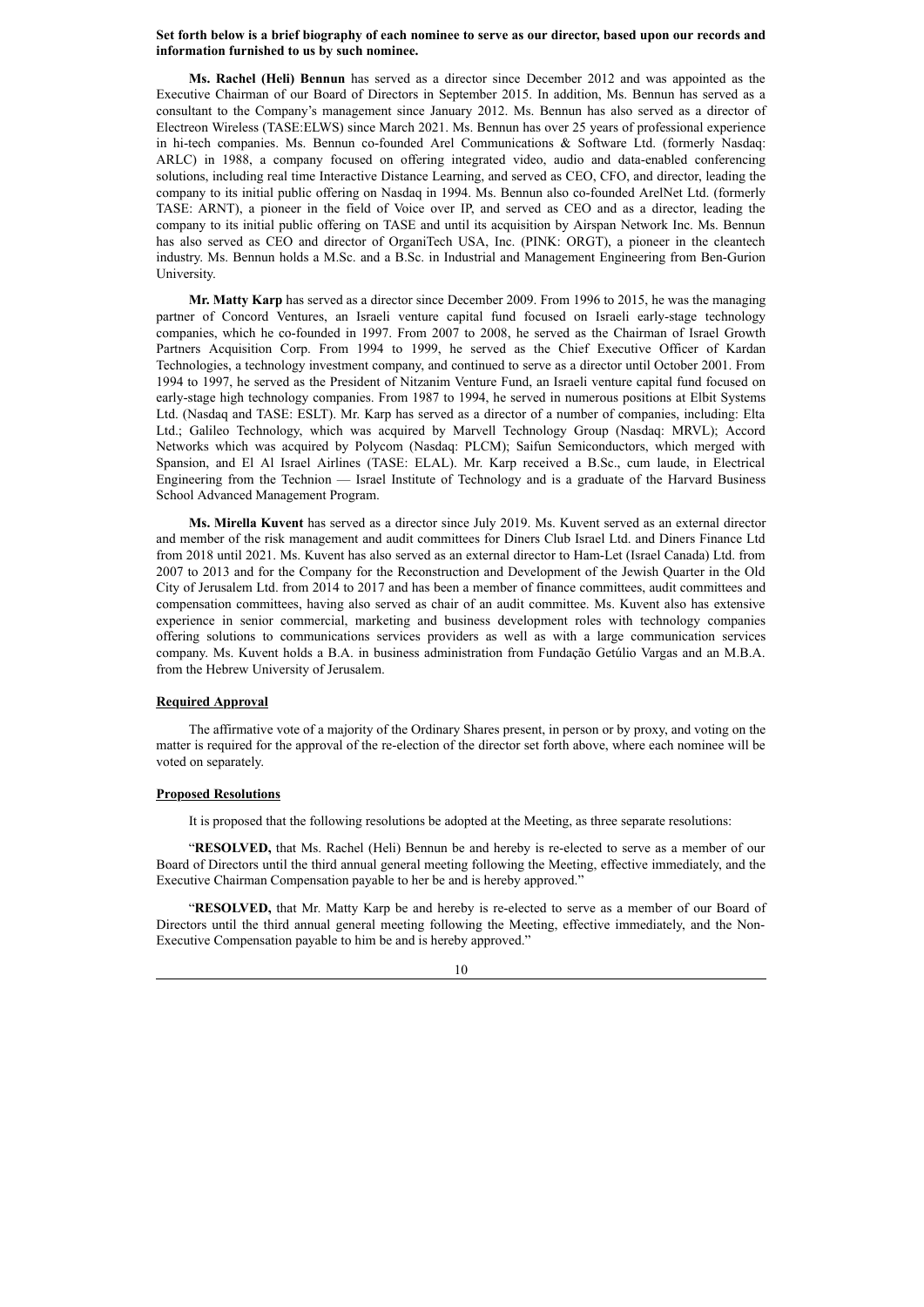"**RESOLVED,** that Ms. Mirella Kuvent be and hereby is re-elected to serve as a member of our Board of Directors until the first annual general meeting following the Meeting, effective immediately, and the Non-Executive Compensation payable to her be and is hereby approved."

**The Board recommends a vote "FOR" approval of each of the proposed resolutions.**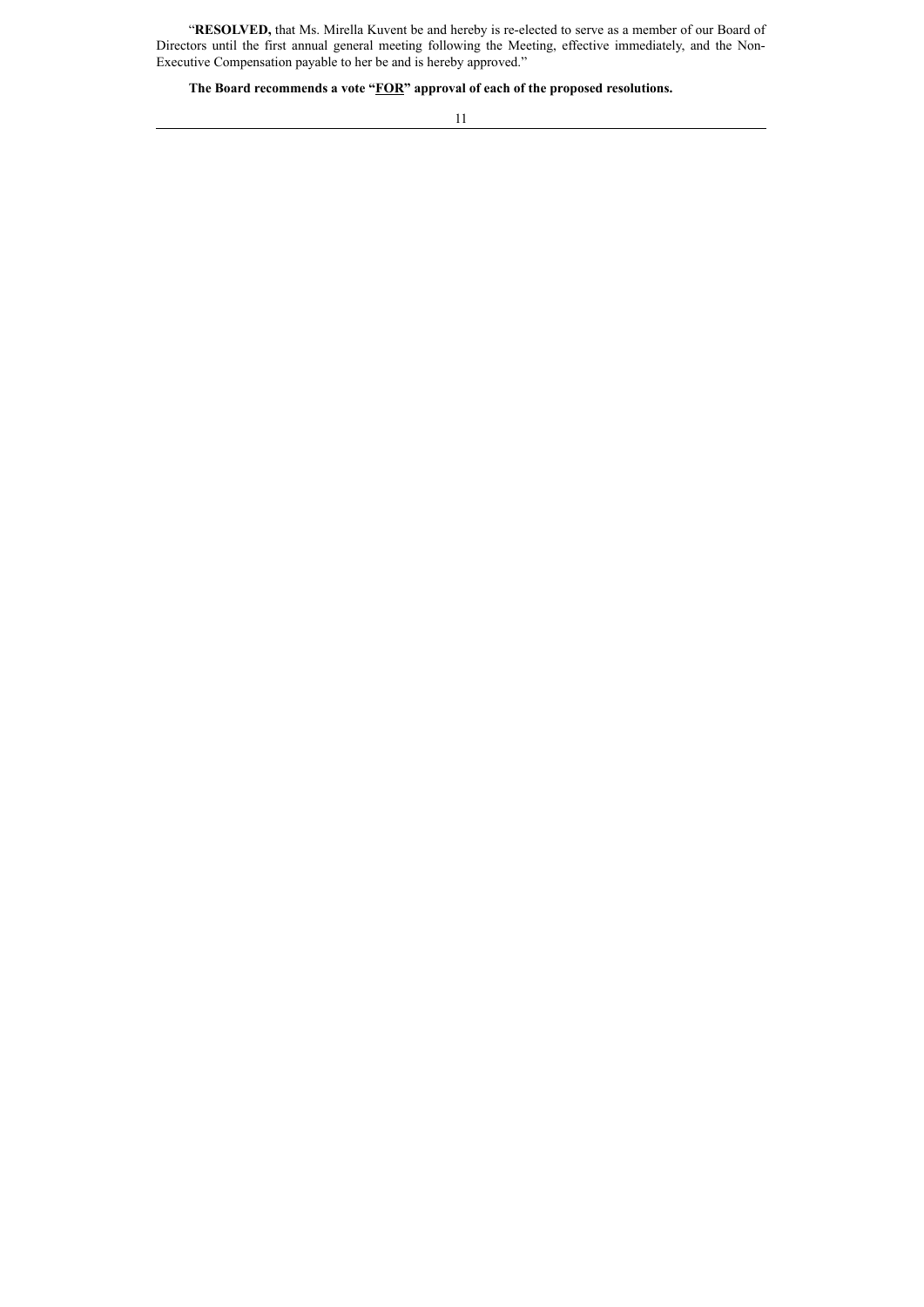## **ITEM 2 — TO APPROVE THE LONG TERM DIRECTORS EQUITY GRANT SCHEME**

Under the Companies Law, arrangements regarding the compensation of a director in a public company require the approval of the company's compensation committee, board and shareholders, in that order. The proposed compensation to our directors as described below, was approved by our Compensation Committee and Board (subject to shareholders' approval). In making their determination, each of the Compensation Committee and Board determined that the proposed compensation is within the limitations set forth in our Compensation Policy. Our Compensation Committee and Board approved the proposed compensation as they believe that the proposed compensation would serve as an appropriate long-term retention and performance incentive to advance the objectives of the Company, including its long-term strategy.

At the Meeting you will be asked to approve a three-year scheme for equity grant to directors (the "**Long Term Directors Equity Grant Scheme**") as follows:

- Non-executive directors shall be granted with such amount of RSUs for a three-year period (the "**Grant**"), reflecting 5,200 RSUs annually, where the Grant vests in thirty-six (36) equal monthly installments commencing on the date of the Meeting. Any unvested RSUs shall expire on the date the directors cease to serve as directors.
- The Executive Chairman of the Board shall be granted with such amount of RSUs for a three-year period (the "**Executive Grant**"), reflecting 15,600 RSUs annually, where the Executive Grant vests in thirty-six (36) equal monthly installments commencing on the date of the Meeting. Any unvested RSUs shall expire on the date the Executive Chairman of the Board ceases to serve as such.

In the case of Ms. Bennun, Ms. Kuvent and Mr. Karp, approval of the grants to be made in accordance with the Long Term Directors Equity Grant Scheme is subject to their re-election.

Acting directors who have received prior grants of RSUs that are not yet vested shall receive such additional number of RSUs so that they have the number of RSUs and related terms as set forth in the Long Term Directors Equity Grant Scheme above.

For more information regarding equity issued under our 2013 Share Option Plan, see "Item 6. Directors, Senior Management and Employees — B. Compensation" in our Annual Report on Form 20-F, which was filed with the SEC on March 29, 2022.

#### **Required Approval**

The affirmative vote of a majority of the Ordinary Shares present, in person or by proxy, and voting on the matter is required for the approval of the grant of equity to each director set forth above, where each grant will be voted on separately.

## **Proposed Resolutions**

It is proposed that the following resolution be adopted at the Meeting:

"**RESOLVED**, that the Long Term Directors Equity Grant Scheme be and hereby is approved."

#### **The Board recommends a vote "FOR" approval of the proposed resolution.**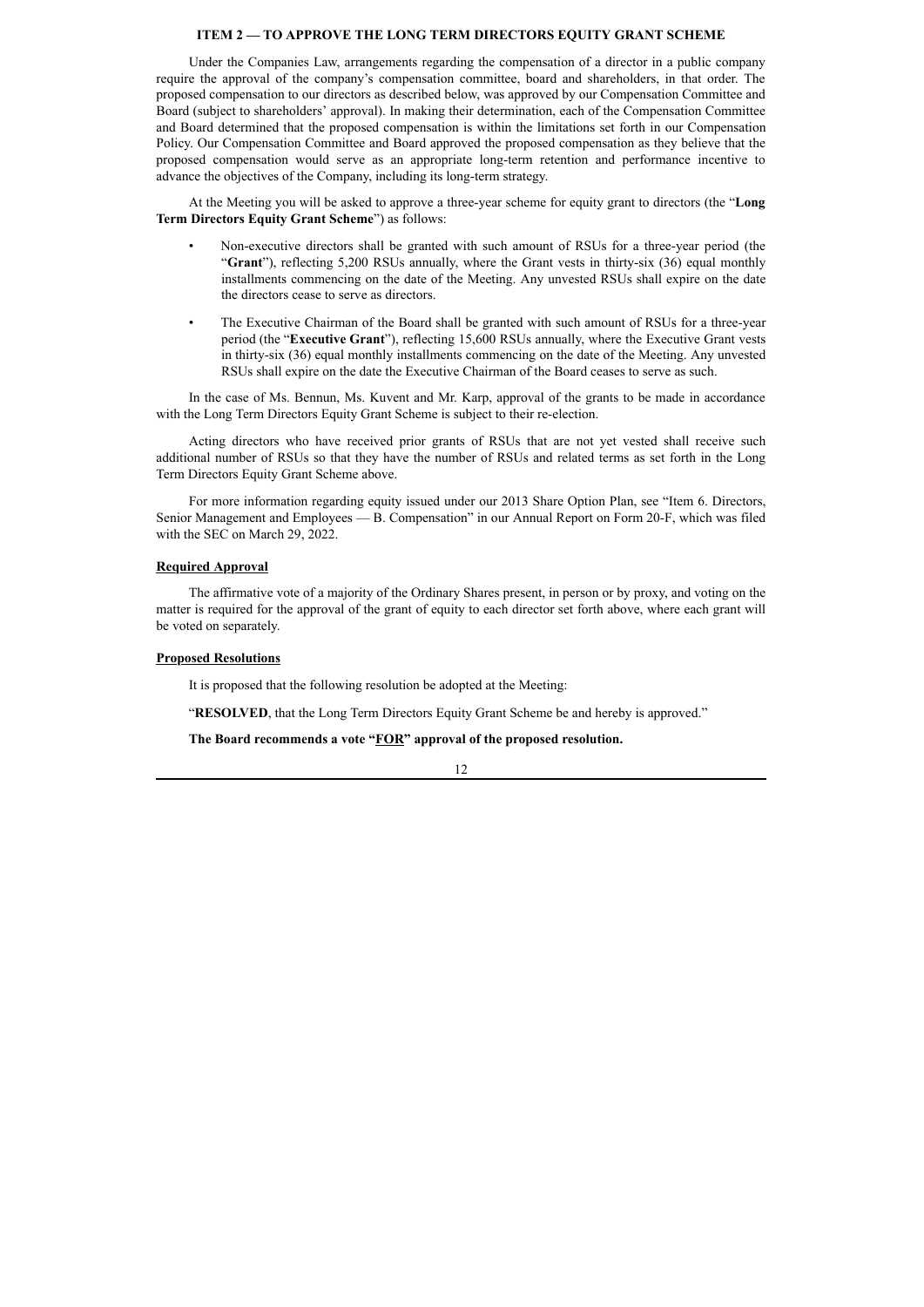#### **ITEM 3 — APPROVAL OF A GRANT OF EQUITY TO OUR CHIEF EXECUTIVE OFFICER, MR. EYAL HARARI**

Under the Companies Law, arrangements regarding the compensation of a Chief Executive Officer of a public company require the approval of the company's compensation committee, Board and shareholders, in that order. The proposed equity grant to our Chief Executive Officer (the "**CEO Grant**"), as described below, has been approved in February 2022 by our Compensation Committee and Board (subject to shareholders' approval). In making their determination, each of the Compensation Committee and Board determined that the CEO Grant is within the limitations set forth in our Compensation Policy, subject to its approval under Item 4. Our Compensation Committee and Board approved the CEO Grant as they believe that, together with Mr. Harari's existing compensation arrangements with us, the proposed grant would serve as an appropriate long-term retention and performance incentive to advance the objectives of the Company, including its longterm strategy.

At the Meeting you will be asked to approve an equity grant of 60,000 RSUs to our Chief Executive Officer, Mr. Harari. An amount of 50,000 RSUs will vest over four years in equal quarterly installments, commencing on the date our Board initially approved the grant of RSUs to Mr. Harari which was on February 23, 2022 (the "**Grant Board Approval Date**"). An additional amount of 10,000 RSUs will vest over two years in equal quarterly installments, commencing on the Grant Board Approval Date. Unvested RSUs will expire on the date of termination of Mr. Harari's employment. Additionally, in accordance with Mr. Harari's employment agreement, upon a transaction (i) in which all of the Company's outstanding shares are sold and/or transferred to a third-party and (ii) Mr. Harari's termination of his employment at a time following the lapse of three months from the date of the closing of such transaction, 100% of the RSUs not yet vested will accelerate and be deemed fully vested. The RSUs will be granted under our 2013 Share Option Plan. For more information about Mr. Harari's terms of employment please see our Proxy Statement for our 2020 AGM, filed with the SEC on Form 6-K on June 4, 2020. For more information regarding equity issued under the 2013 Share Option Plan, see "Item 6. Directors, Senior Management and Employees — B. Compensation" in our Annual Report on Form 20-F for the year ended December 31, 2021, which was filed with the SEC on March 29, 2022.

## **Required Approval**

The affirmative vote of a majority of the Ordinary Shares present, in person or by proxy, and voting on the matter is required for the approval of the grant of equity to Mr. Harari, provided that either (i) at least a majority of the Ordinary Shares voted on the matter by non-controlling shareholders or by shareholders who do not have a personal interest in the resolution, are voted in favor of the matter or (ii) the total number of Ordinary Shares of non-controlling shareholders or of shareholders who do not have a personal interest in the resolution voted against the matter does not exceed two percent of the outstanding voting power in our Company.

The Companies Law requires that each shareholder voting on this proposal indicate whether or not such person is a "**controlling shareholder**" or has a personal interest in such resolution; otherwise, the shareholder is not eligible to vote on this proposal. Under the Companies Law, a "**controlling shareholder**" for this purpose is any shareholder who has the ability to direct RADCOM's actions, including any shareholder holding 25% or more of the voting rights if no other shareholder owns more than 50% of the voting rights in RADCOM. To the knowledge of RADCOM there is no shareholder who is a controlling shareholder. A "**personal interest**" of a shareholder (i) includes a personal interest of any member of the shareholder's family (or spouses thereof) or a personal interest of a company with respect to which the shareholder (or such family member) serves as a director or chief executive officer, owns at least 5% of our Ordinary Shares or has the right to appoint a director or chief executive officer, and (ii) excludes an interest arising solely from the ownership of our Ordinary Shares. All of our directors and officers are deemed to have a "personal interest" in this matter. The Companies Law requires that each shareholder voting on this proposal indicate whether or not the shareholder has such a personal interest.

The enclosed form of proxy includes a certification that you do not have a personal interest in this proposal. The proxy card includes a box you can mark to confirm that you are not a "controlling shareholder" and do not have a "personal interest" in this matter. If you do not mark this box, your vote will not be counted. If you are unable to make this confirmation, please contact Ms. Hadar Rahav, our Chief Financial Officer, at +972-3-6455055 for guidance on how to vote your Ordinary Shares and indicate that you have a personal interest or, if you hold your Ordinary Shares in "street name," you may also contact the representative managing your account, who would then contact us on your behalf.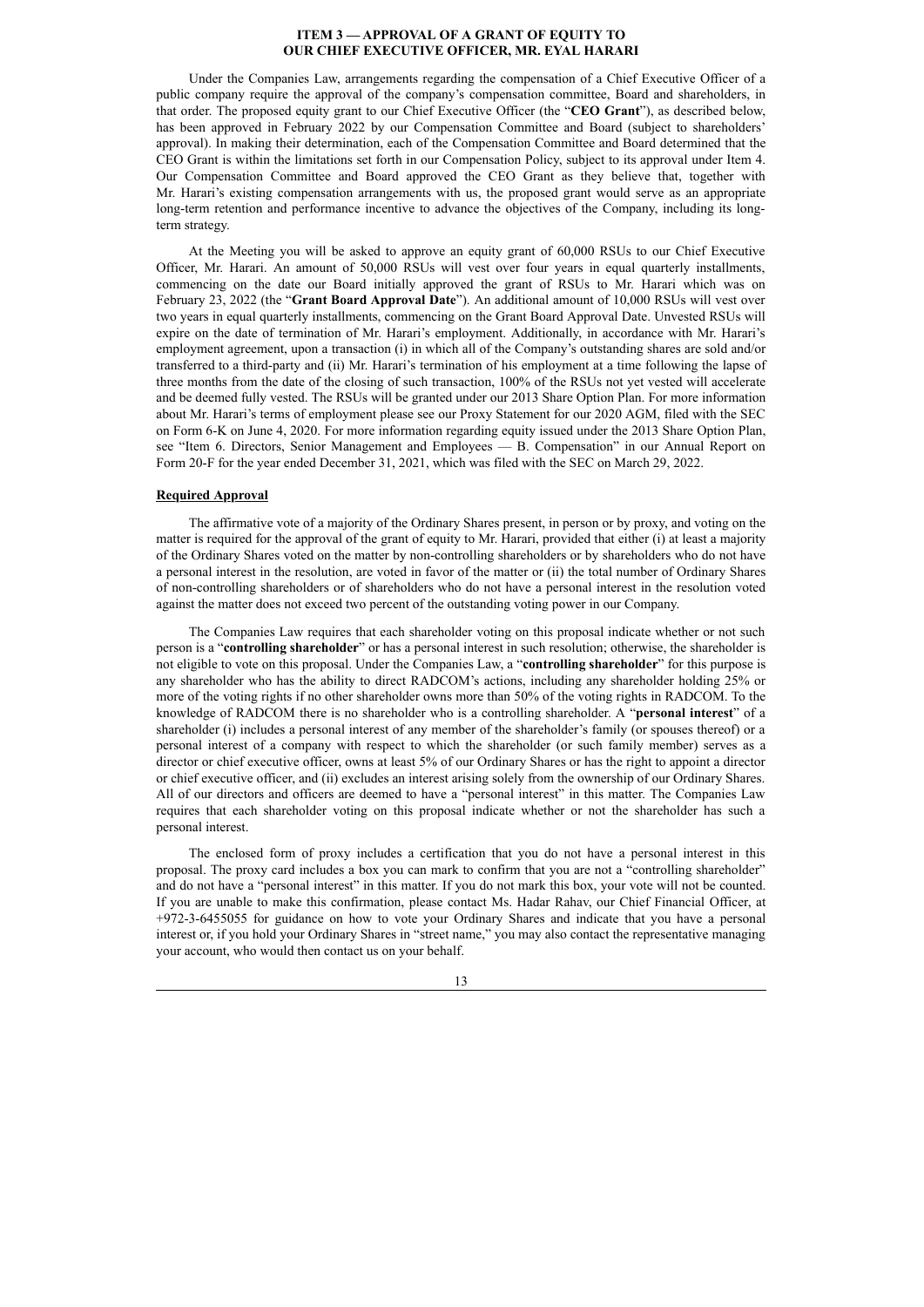**Proposed Resolution**

It is proposed that the following resolution be adopted at the Meeting:

"**RESOLVED**, that the grant to Mr. Harari 60,000 RSUs, of which 50,000 RSUs will vest over four years in equal quarterly installments, commencing on February 23, 2022, and the remaining amount of 10,000 RSUs will vest over two years in equal quarterly installments, commencing on February 23, 2022, be and hereby is approved."

**The Board recommends a vote "FOR" approval of the proposed resolution.**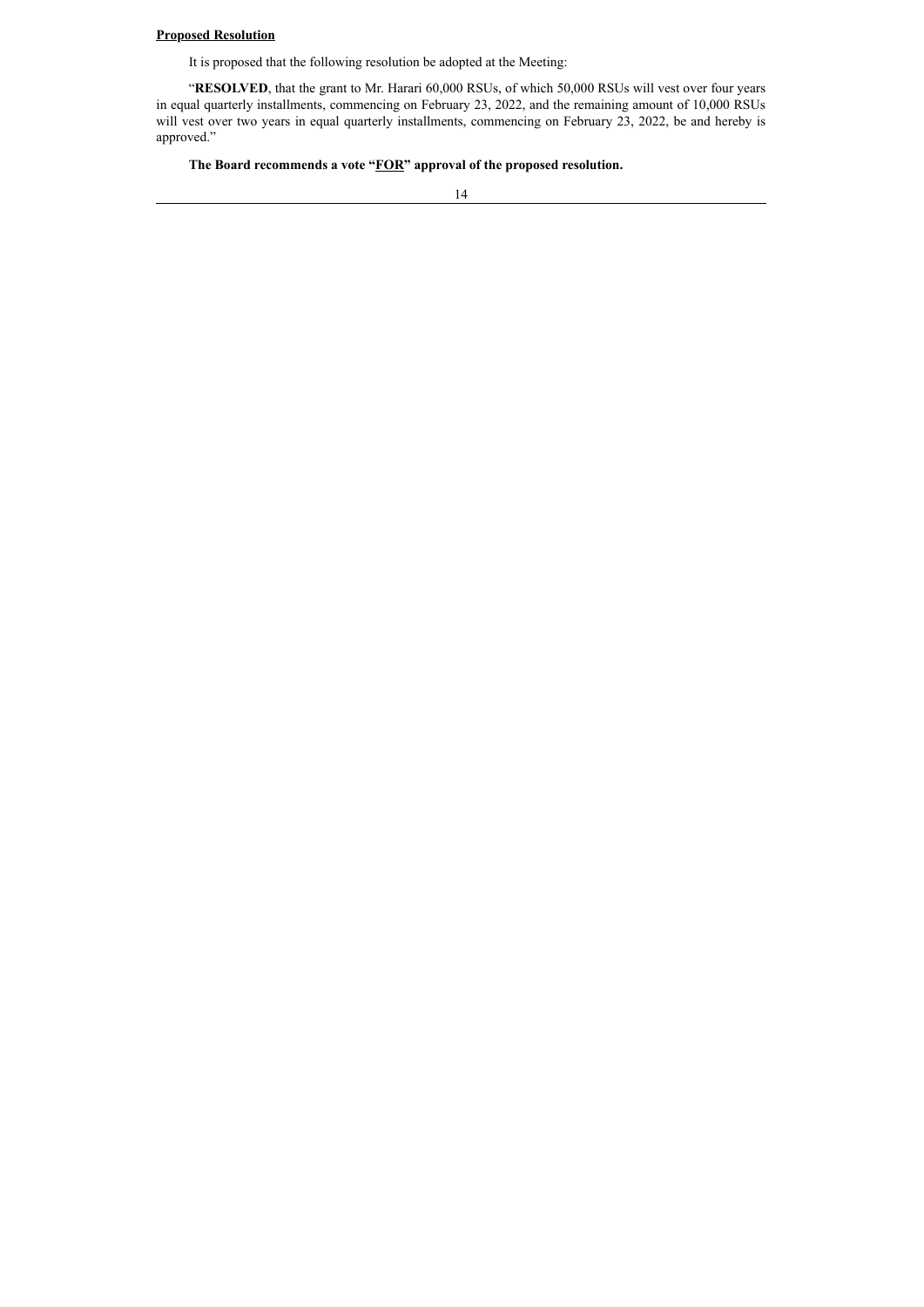## **ITEM 4 — RE-APPROVAL OF OUR PREVIOUSLY APPROVED COMPENSATION POLICY**

The Companies Law provides that companies incorporated under the laws of Israel, whose shares are listed for trade on a stock exchange or have been offered to the public in or outside of Israel, such as RADCOM, are required to adopt a policy governing the compensation of "Office Holders." The Companies Law defines the term "Office Holder" of a company to include a director, the chief executive officer, the chief financial officer and any manager who is directly subordinate to the chief executive officer. Accordingly, on August 16, 2016, following the recommendation of the Compensation Committee and the approval of the Board of Directors, our shareholders approved a Compensation Policy for Executive Officers (the "**Compensation Policy**"). Under the Companies Law, we are required to review, update (if necessary) and approve the Compensation Policy every three years. Accordingly, an amended and restated Compensation Policy was approved at 2019 AGM, and further amendments were approved at our 2021 AGM.

When considering the proposed Compensation Policy, our Compensation Committee and Board of Directors considered numerous factors, including the advancement of the Company's objectives, the Company's business plan and its long-term strategy, and creation of appropriate incentives for directors and executive officers. The Compensation Committee and the Board also considered, among other things, the Company's risk management, size and the nature of its operations, and reviewed various data and information they deemed relevant.

The Compensation Policy is designed to promote retention and motivation of directors and executive officers, incentivize superior individuals' excellence, align the interests of the Company's directors and executive officers with the long-term performance of the Company and provide a risk management tool. To that end, a portion of an executive officer compensation package is targeted to reflect the Company's short- and long-term goals, as well as the executive officer's individual performance, while taking into account each executive's skills, education, expertise and achievements. The Compensation Policy includes limitations on the ratio between the variable and the total compensation of an executive officer and minimum vesting periods for equity-based compensation.

In this Meeting. we propose to re-approve the Compensation Policy in the form previously approved by the shareholders at our 2019 AGM, as was amended at our 2021 AGM, in the form attached hereto as **Exhibit A**, such that the Compensation Policy shall be in full force and effect for an additional period of three years, effective as of the date of the Meeting, in accordance with the provisions of the Companies Law.

## **Required Approval**

The affirmative vote of a majority of the Ordinary Shares present, in person or by proxy, and voting on the matter is required for the re-approval of the Compensation Policy, provided that either (i) at least a majority of the Ordinary Shares voted on the matter by non-controlling shareholders or by shareholders who do not have a personal interest in the resolution, are voted in favor of the matter or (ii) the total number of Ordinary Shares of non-controlling shareholders or of shareholders who do not have a personal interest in the resolution voted against the matter does not exceed two percent of the outstanding voting power in our company.

The Companies Law requires that each shareholder voting on this proposal indicate whether or not such person is a controlling shareholder or has a personal interest in such resolution; otherwise, the shareholder is not eligible to vote on this proposal. For information regarding personal interests and definition of a "controlling shareholder" under the Companies Law and related voting procedures, please see Item 3 above under the caption "Required Approval."

The enclosed form of proxy includes a certification that you do not have a personal interest in this proposal. The proxy card includes a box you can mark to confirm that you are not a "controlling shareholder" and do not have a "personal interest" in this matter. If you do not mark this box, your vote will not be counted. If you are unable to make this confirmation, please contact Ms. Hadar Rahav, our Chief Financial Officer, at +972-3-6455055 for guidance on how to vote your Ordinary Shares and indicate that you have a personal interest or, if you hold your Ordinary Shares in "street name," you may also contact the representative managing your account, who would then contact us on your behalf.

#### **Proposed Resolution**

It is proposed that the following resolution be adopted at the Meeting:

"**RESOLVED** that the Company's Compensation Policy, in the form attached as "**Exhibit A**" to the Proxy Statement, be, and the same hereby is approved."

**The Board of Directors recommends a vote "FOR" approval of the proposed resolution.**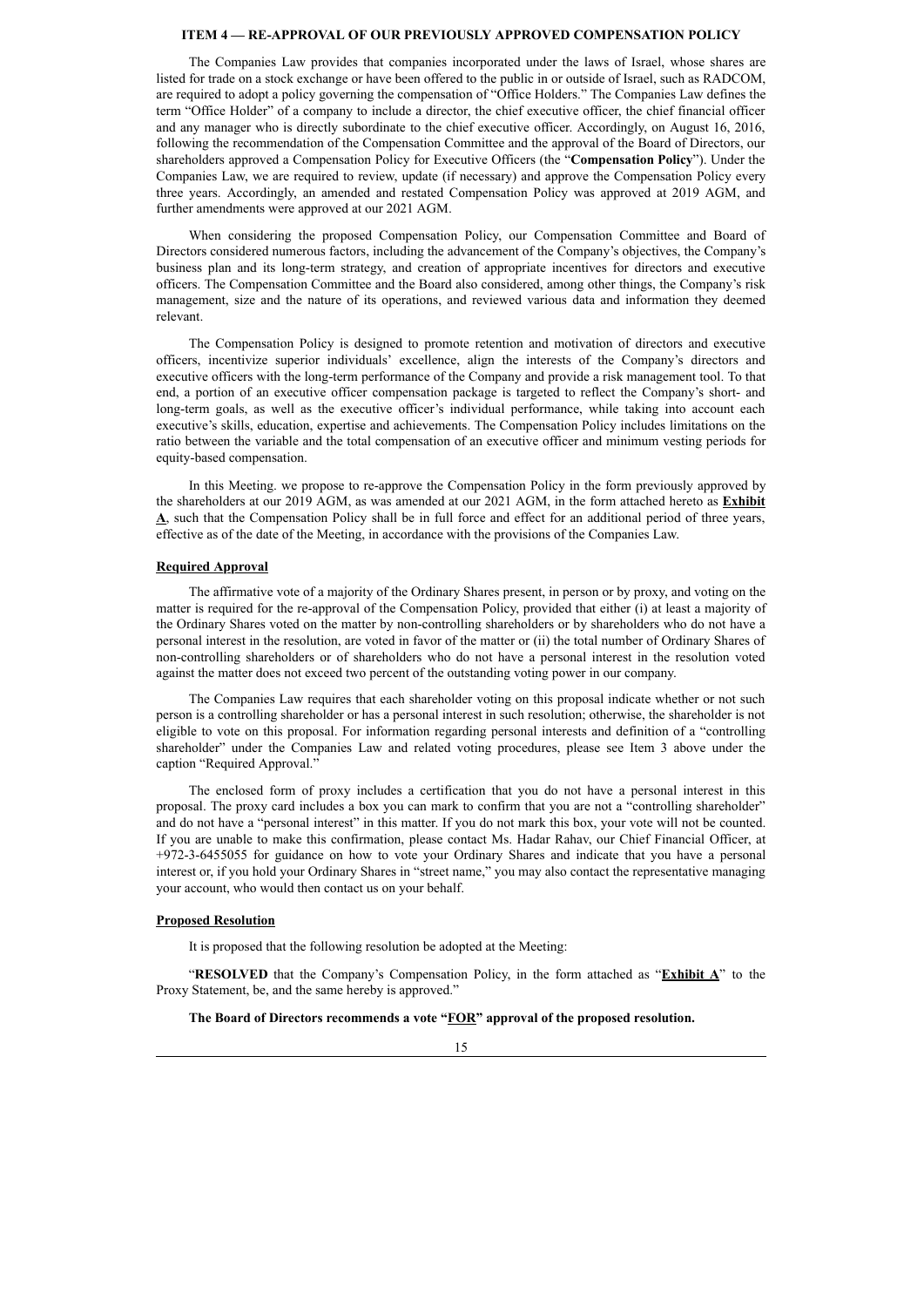## **ITEM 5 — RE-APPOINTMENT OF OUR INDEPENDENT AUDITORS**

At the Meeting, you will be asked to approve the re-appointment of Kost Forer Gabbay & Kasierer, a member firm of Ernst & Young Global, as our independent registered public accounting firm until the end of next year's annual general meeting of shareholders, as well as to approve the authorization of our Audit Committee to fix their remuneration for the fiscal year ending December 31, 2022. The re-appointment has been recommended by our Audit Committee. Such auditors have served as our auditors since the 2009 annual general meeting of shareholders and have no relationship with us or with any of our affiliates, except as auditors.

Kost Forer Gabbay & Kasierer, a member of Ernst and Young Global, is our independent registered public accounting firm. Fees for professional services in 2021 and 2020 were, respectively:

|                           |    | 2021        | 2020    |
|---------------------------|----|-------------|---------|
| <b>Audit Fees</b>         | S  | 257,500 \$  | 217,500 |
| <b>Audit Related Fees</b> | \$ | $9,000$ \$  | 3,000   |
| Tax Fees                  | \$ | $12,747$ \$ | 18,700  |
| All Other Fees            | S  | $-$ \$      |         |
| Total                     | S  | 279,247 \$  | 239,200 |

Audit fees included fees associated with the annual audit, the reviews of our quarterly financial statements, audit fees related to our internal control over financial reporting, statutory audits required internationally, consents and assistance with and review of documents filed with the SEC.

Audit related fees included fees associated with the annual report for the Israel Innovation Authority.

Tax fees included tax compliance, including the preparation of tax returns, tax planning and tax advice, including assistance with tax audits and appeals, advice related to acquisitions, transactions, transfer pricing and assistance with respect to requests for rulings from tax authorities.

#### **Required Approval**

The affirmative vote of a majority of the Ordinary Shares present, in person or by proxy, and voting on the matter is required for the approval of the re-appointment of our independent auditors and the authorization of our Audit Committee to fix their remuneration.

#### **Proposed Resolution**

It is proposed that the following resolution be adopted at the Meeting:

"**RESOLVED,** that Kost Forer Gabbay & Kasierer, a member firm of Ernst & Young Global, be, and hereby are, re-appointed as our independent registered public accounting firm until the next annual general meeting of shareholders and that the Audit Committee, by the authority duly delegated by the Board, be and it hereby is authorized to fix the compensation of the independent auditors in accordance with the amount and nature of their services for the fiscal year ending December 31, 2022."

#### **The Board recommends a vote "FOR" approval of the proposed resolution.**

| ti | v<br>٠        |
|----|---------------|
|    | ٠<br>۰.       |
|    | ۰.<br>×<br>۰. |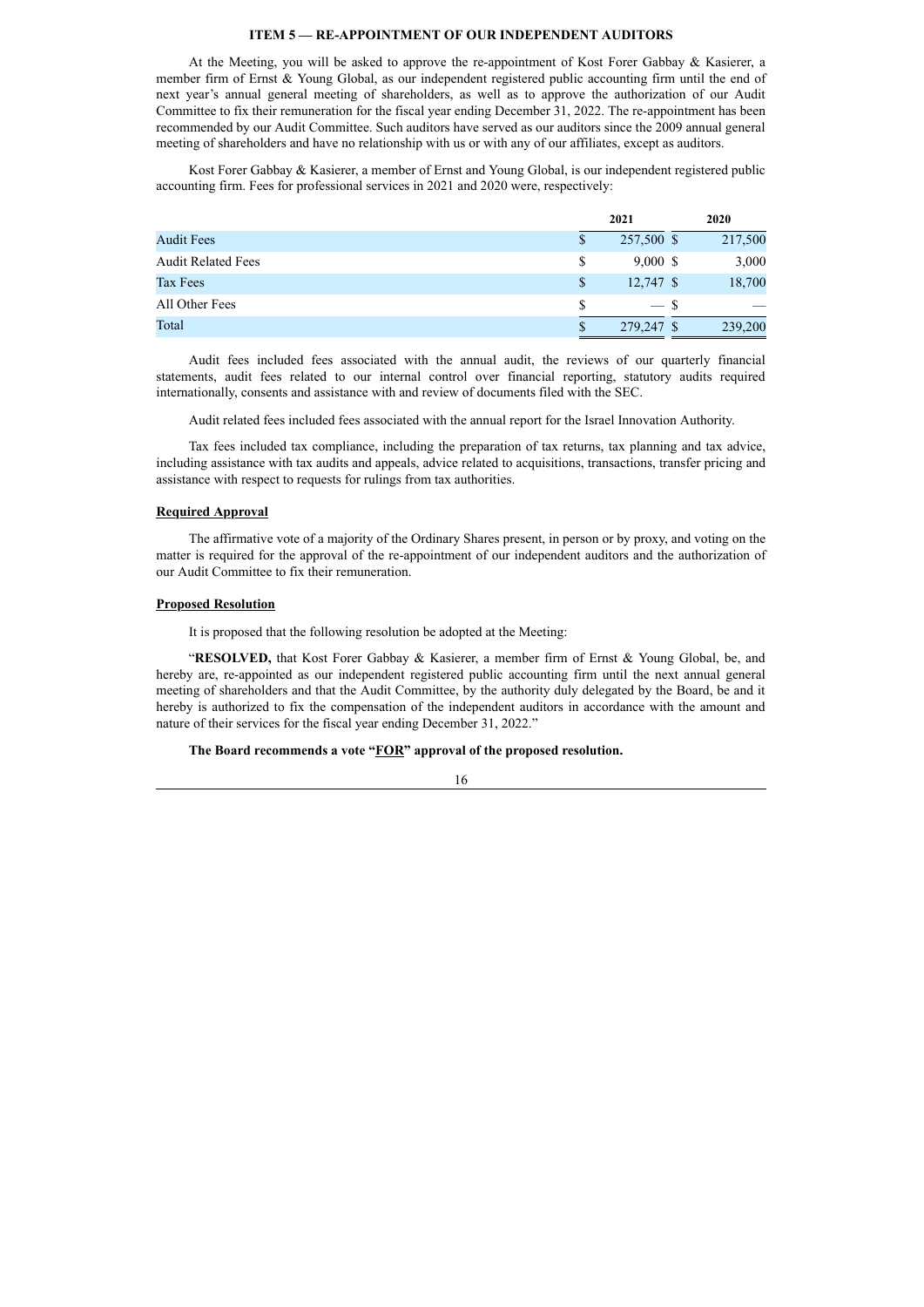## **ITEM 6 — REVIEW OF THE CONSOLIDATED FINANCIAL STATEMENTS FOR THE YEAR ENDED DECEMBER 31, 2021**

Our audited financial statements for the fiscal year ended December 31, 2021, are not a part of the proxy solicitation material, but were filed together with our Annual Report on Form 20-F, which was filed on March 29, 2022 with the SEC, and is available on the SEC's website at *www.sec.gov* and on our website at *www.radcom.com*. We will hold a discussion with respect to the financial statements at the Meeting. This Item will not involve a vote by the shareholders.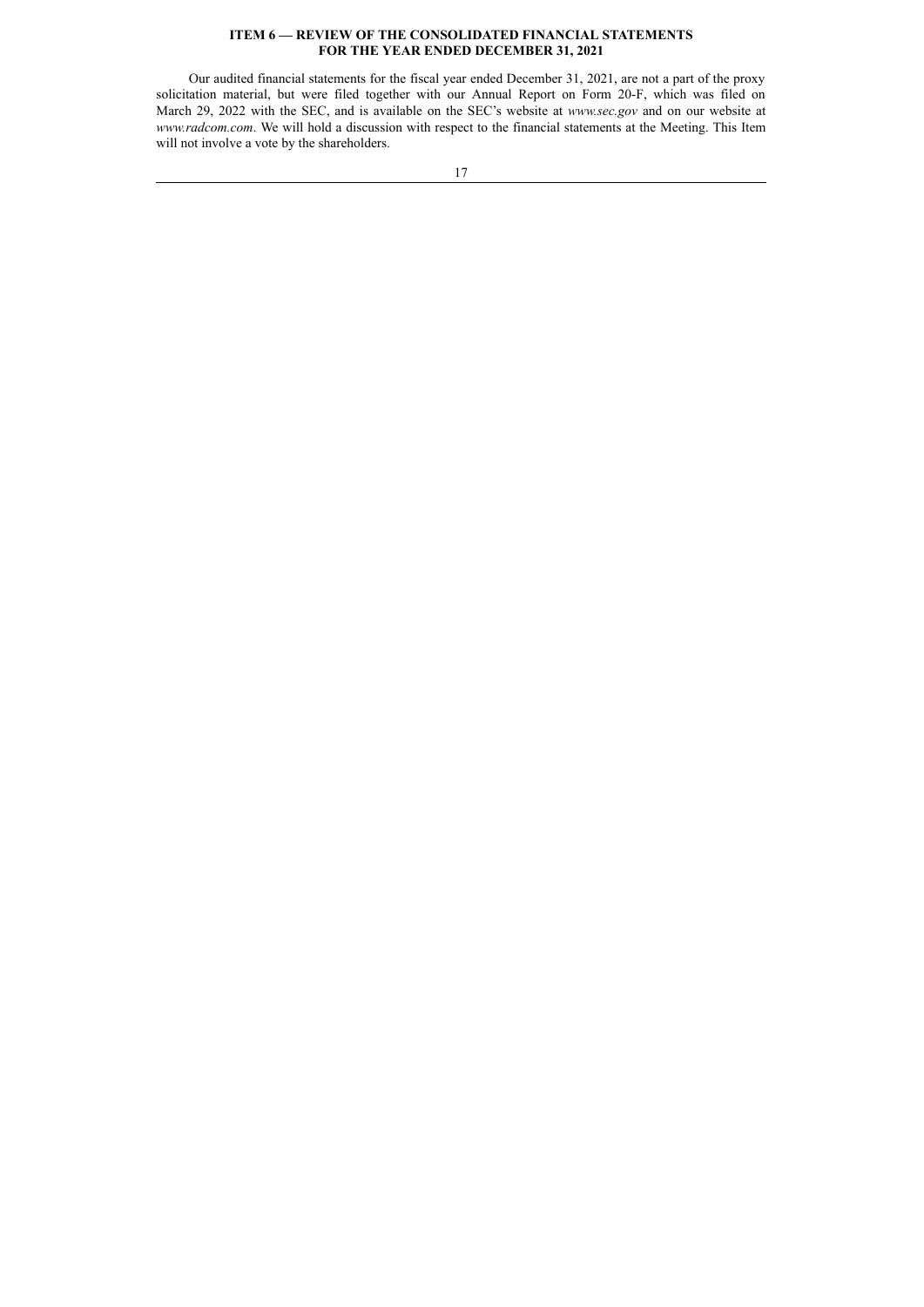## **ITEM 7 — OTHER BUSINESS**

Management knows of no other business to be transacted at the Meeting, other than as set forth in the Notice of Annual General Meeting. However, if any other matters are properly presented to the Meeting, the persons named in the enclosed form of proxy will vote upon such matters in accordance with their best judgment.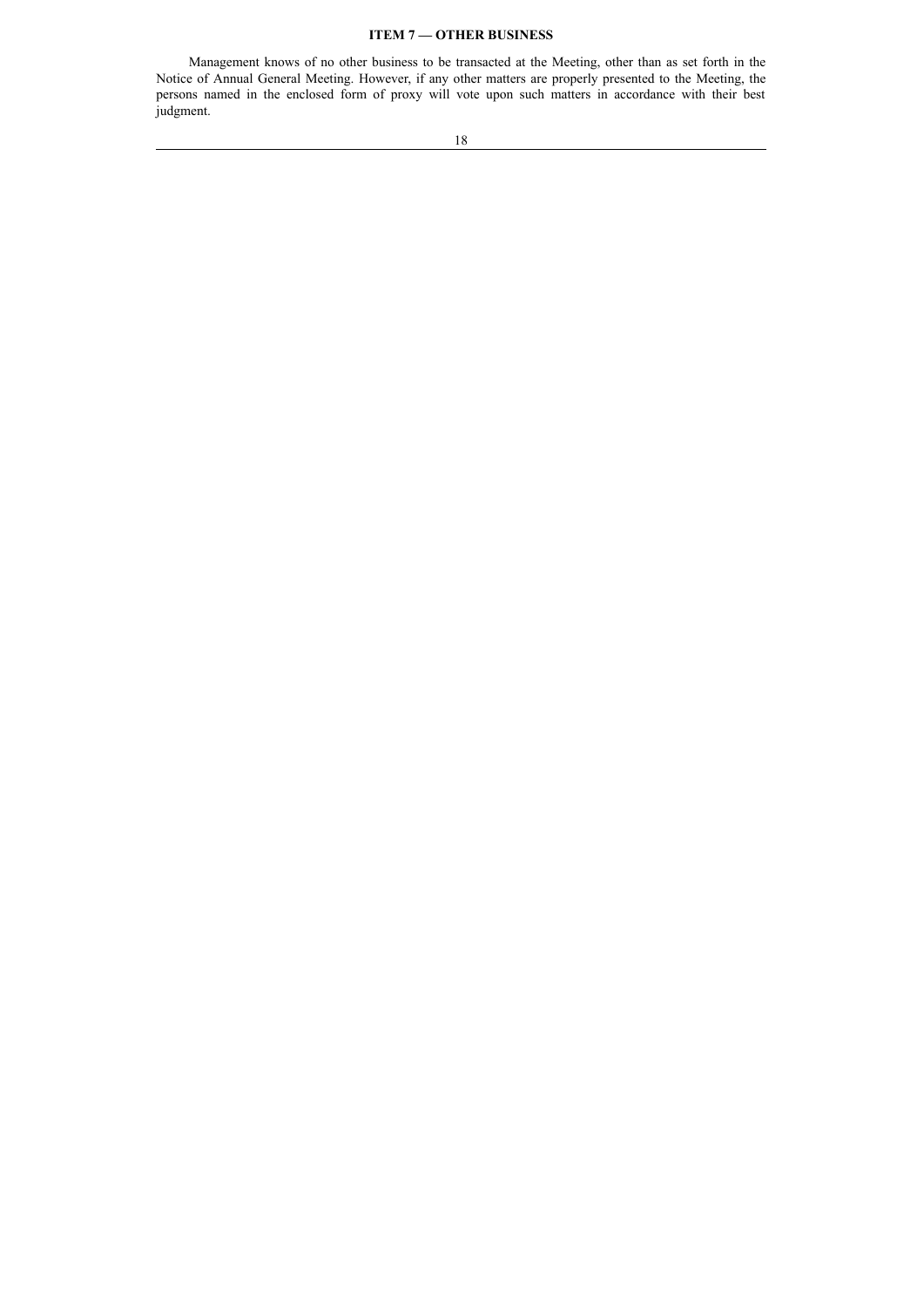#### **PROPOSALS OF SHAREHOLDERS**

#### **Shareholder Proposals for the Meeting**

Any shareholder of the Company who intends to present a proposal at the Meeting (a "**Proposing Shareholder**") must satisfy the requirements of the Companies Law. Under the Companies Law, only shareholders who hold at least 1% of the Company's outstanding voting rights are entitled to request that the Board include a proposal in a future shareholders meeting, provided that such proposal is appropriate for consideration by shareholders at such meeting (a "**Proposal Request**"). Such shareholders may present proposals for consideration at the Meeting by submitting their proposals in writing to our Chief Financial Officer at the following address: RADCOM Ltd., 24 Raoul Wallenberg Street, Tel Aviv 6971920, Israel, Attention: Chief Financial Officer. For a shareholder proposal to be considered for inclusion in the Meeting, our Chief Financial Officer must receive the written proposal no later than June 23, 2022 If our Board determines that a shareholder proposal is duly and timely received and is appropriate for inclusion in the agenda of the Meeting, we will publish a revised agenda for the Meeting no later than June 30, 2022. In order for the Board to consider a Proposal Request and whether to include the matter stated therein in the agenda of the Meeting, notice of the Proposal Request must be timely delivered under any applicable law and stock exchange rules and regulations and the Proposal Request must comply with any applicable law and stock exchange rules and regulations. The Proposal Request must be made in English and in writing, signed by all of the Proposing Shareholder(s) making such request, delivered, either in person or by certified mail, postage prepaid, and received by the Chief Financial Officer. The announcement of an adjournment or postponement of the Meeting shall not commence a new time period (or extend any time period) for the delivery of a Proposal Request as described above. The Proposal Request must include the following: (i) the name, address, telephone number, fax number and email address of the Proposing Shareholder (or each Proposing Shareholder, as the case may be) and, if an entity, the name(s) of the person(s) that controls or manages such entity; (ii) the number of Ordinary Shares held by the Proposing Shareholder(s), directly or indirectly (and, if any of such Ordinary Shares are held indirectly, an explanation of how they are held and by whom), which shall be in such number no less than as is required to qualify as a Proposing Shareholder, accompanied by evidence satisfactory to the Company of the record holding of such Ordinary Shares by the Proposing Shareholder(s) as of the date of the Proposal Request, and a representation that the Proposing Shareholder(s) intends to appear in person or by proxy at the meeting; (iii) the matter requested to be included on the agenda of the Meeting, all information related to such matter, the reason that such matter is proposed to be brought before the Meeting, the complete text of the resolution that the Proposing Shareholder proposes to be voted upon at the Meeting and, if the Proposing Shareholder wishes to have a position statement in support of the Proposal Request, a copy of such position statement that complies with the requirement of any applicable law; (iv) a description of all arrangements or understandings between the Proposing Shareholders and any other person(s) (naming such person or persons) in connection with the matter that is requested to be included on the agenda and a declaration signed by all Proposing Shareholder(s) of whether any of them has a personal interest in the matter and, if so, a description in reasonable detail of such personal interest; (v) a description of all Derivative Transactions (as defined below) by each Proposing Shareholder(s) during the previous twelve (12) month period, including the date of the transactions and the class, series and number of securities involved in, and the material economic terms of, such Derivative Transactions; and (vi) a declaration that all of the information that is required under the Companies Law and any other applicable law and stock exchange rules and regulations to be provided to the Company in connection with such matter, if any, has been provided to the Company.

The Board, may, in its discretion, to the extent it deems necessary, request that the Proposing Shareholder(s) provide additional information necessary so as to include a matter in the agenda of the Meeting, as the Board may reasonably require. A "Derivative Transaction" means any agreement, arrangement, interest or understanding entered into by, or on behalf or for the benefit of, any Proposing Shareholder or any of its affiliates or associates, whether of record or beneficial: (i) the value of which is derived in whole or in part from the value of any class or series of shares or other securities of the Company, (ii) which otherwise provides any direct or indirect opportunity to gain or share in any gain derived from a change in the value of securities of the Company, (iii) the effect or intent of which is to mitigate loss, manage risk or benefit of security value or price changes, or (iv) which provides the right to vote or increase or decrease the voting power of, such Proposing Shareholder, or any of its affiliates or associates, with respect to any shares or other securities of the Company, which agreement, arrangement, interest or understanding may include, without limitation, any option, warrant, debt position, note, bond, convertible security, swap, stock appreciation right, short position, profit interest, hedge, right to dividends, voting agreement, performance-related fee or arrangement to borrow or lend shares (whether or not subject to payment, settlement, exercise or conversion in any such class or series), and any proportionate interest of such Proposing Shareholder in the securities of the Company held by any general or limited partnership, or any limited liability company, of which such Proposing Shareholder is, directly or indirectly, a general partner or managing member.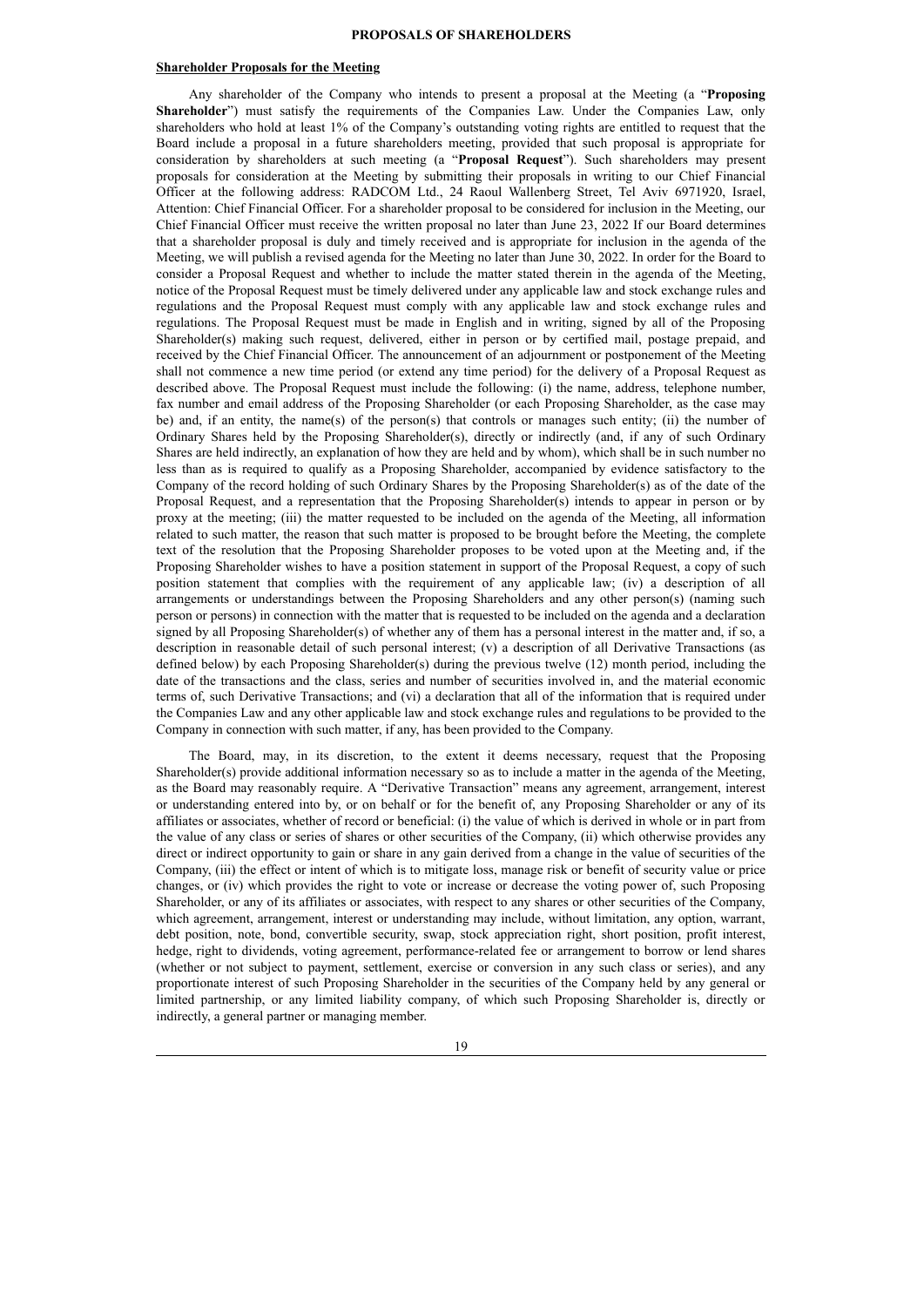The information required pursuant to the above shall be updated as of (i) the Record Date of the Meeting, (ii) five business days before the Meeting, and (iii) as of the Meeting, and any adjournment or postponement thereof.

By Order of the Board of Directors,

 */s/ Rachel (Heli) Bennun Executive Chairman of the Board of Directors*

Dated: June 16, 2022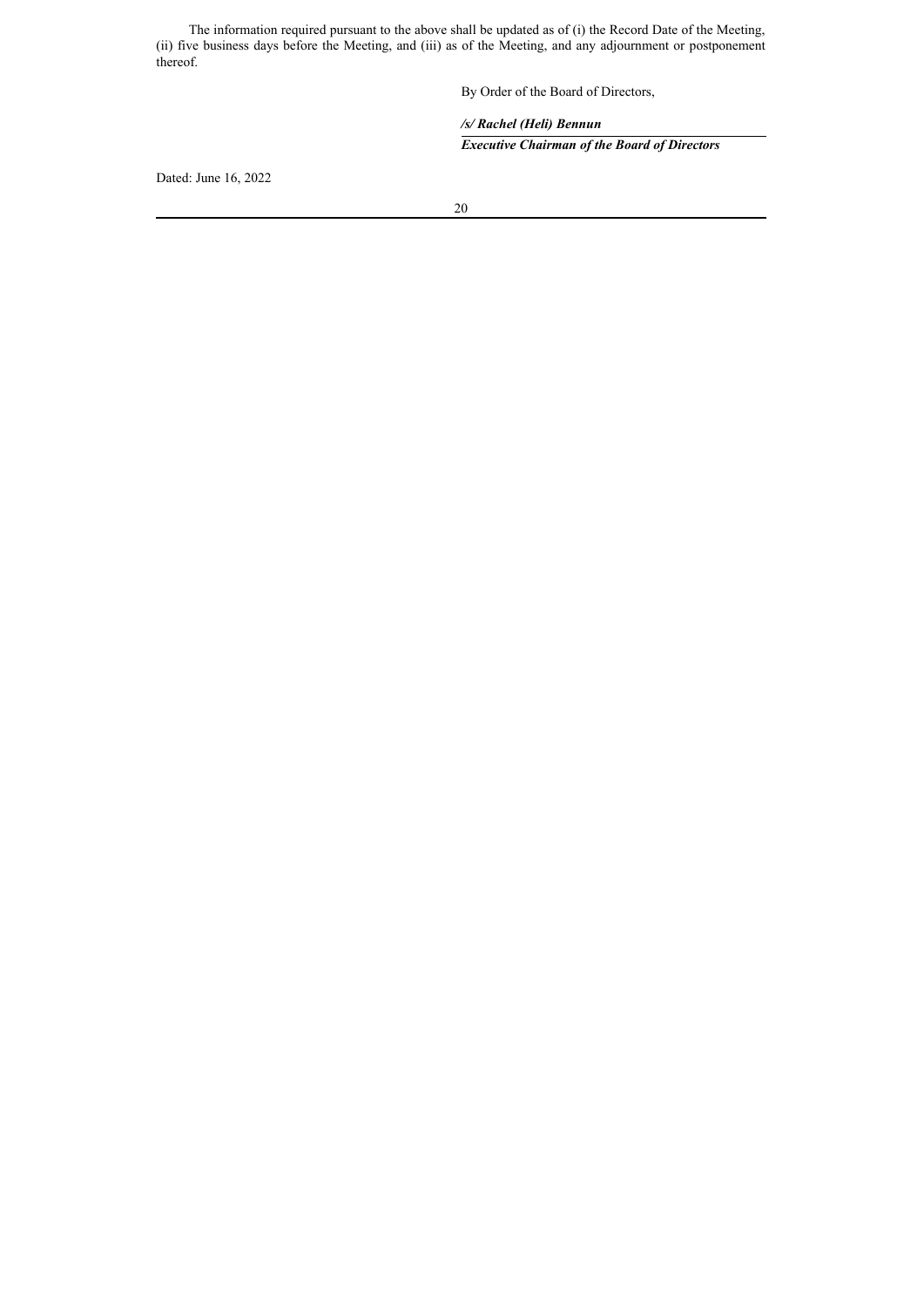## **RADCOM LTD.**

## **AMENDED AND RESTATED DIRECTORS AND EXECUTIVE OFFICERS COMPENSATION POLICY**

## **July 11, 2019 (as amended on July 8, 2021) and as reapproved on July 8, 2022**

#### **A. Overview and Objectives**

#### 1. **Introduction**

The purpose of this document is to describe the overall compensation strategy of RADCOM Ltd. ("**RADCOM**" or the "**Company**") for its Executive Officers and Directors, and to provide guidelines for setting compensation of its Executive Officers and Directors (this "**Compensation Policy**" or "**Policy**"), in accordance with the requirements of the Companies Law, 1999 (the "**Companies Law**").

Compensation is a key component of RADCOM's overall human capital strategy to attract, retain, reward, and motivate highly skilled individuals who will enhance RADCOM's value and otherwise assist RADCOM to reach its business and financial long term goals. Accordingly, the structure of this Policy is established to tie the compensation for each Executive Officer to RADCOM's goals and performance.

For purposes of this Policy, "Executive Officers" shall mean "Office Holders" as such term is defined in the Companies Law, excluding, unless otherwise expressly indicated herein, RADCOM's Directors.

Under no event shall the Company be deemed by this Policy, as being obligated to provide and/or grant any compensation component mentioned hereunder, to any of its Executive Officers and/or Directors; this Policy shall apply to compensation agreements and arrangements which will be approved after the date on which this Compensation Policy is approved by the shareholders of RADCOM.

The Compensation Committee and the Board of Directors of RADCOM shall review and reassess the adequacy of this Policy from time to time, as required by the Companies Law.

#### 2. **Objectives**

RADCOM's objectives and goals in setting this Compensation Policy are to attract, motivate and retain highly skilled and experienced personnel who will provide leadership for RADCOM's success and enhance shareholder value, while supporting a performance culture that is based on merit, and differentiates and rewards excellent performance in the long term, and recognizes RADCOM's values. To that end, this Policy is designed, among others:

- 2.1. To closely align the interests of the Directors and Executive Officers with those of Company's stockholders in order to enhance stockholder value;
- 2.2. To provide the Executive Officers with a structured and balanced compensation package, including competitive salaries and benefits, performance-motivating cash and equity incentive programs; and
- 2.3. To provide appropriate awards for superior individual and corporate performance.

## 3. **Compensation structure and instruments**

- 3.1. Compensation instruments under this Compensation Policy may include the following:
	- 3.1.1. Base salary;
	- 3.1.2. Benefits and perquisites;
	- 3.1.3. Cash bonuses;
	- 3.1.4. Equity based compensation; and
	- 3.1.5. Retirement and termination of service arrangements.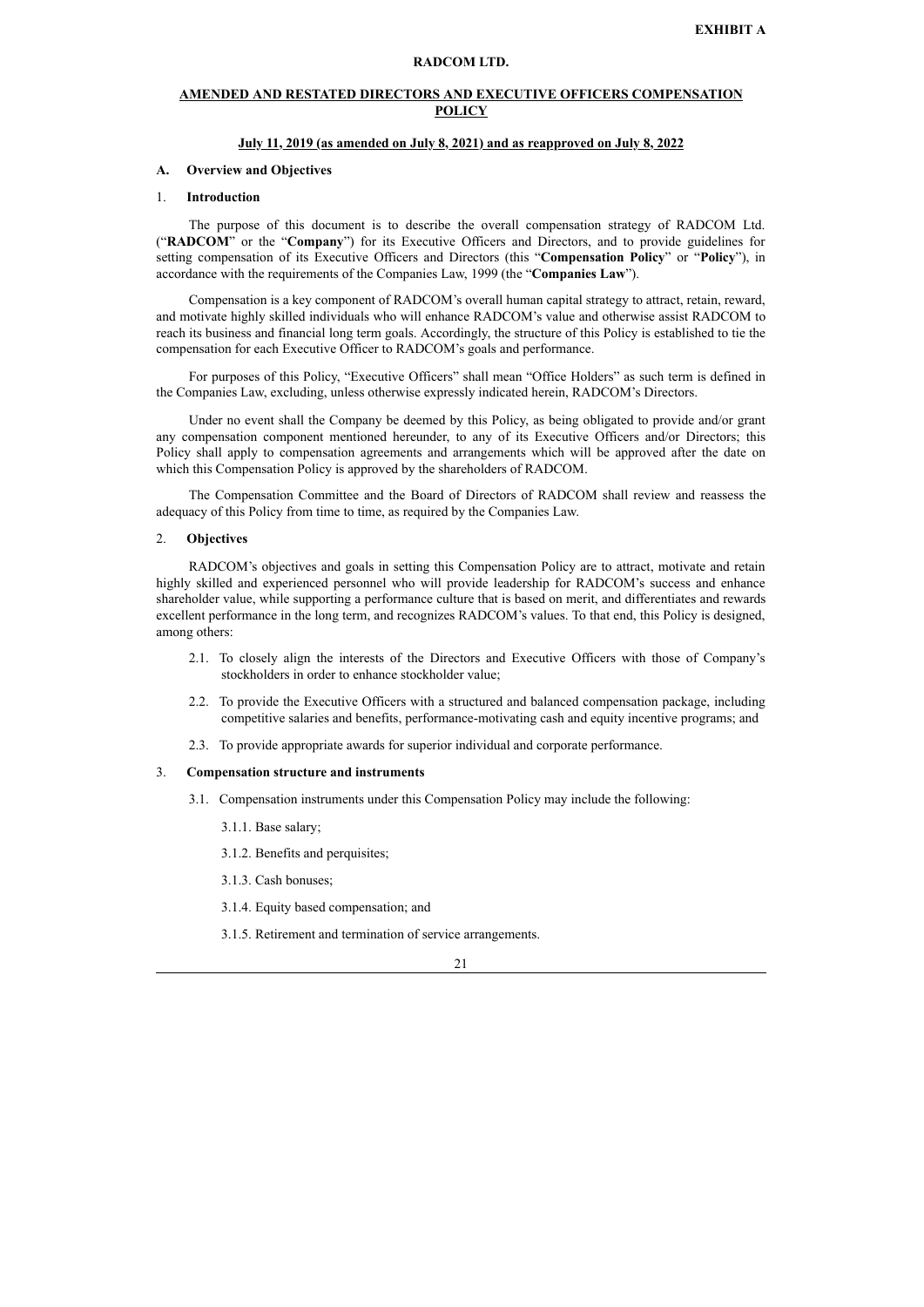- 3.2. A change in the compensation package of an Executive Officer which reports directly and/or indirectly to the CEO, which results in an increase of such Executive Officer's total compensation by no more than an amount equal to two (2) monthly salaries, may be approved solely by the CEO, provided all elements of compensation of such Executive Officer will continue to meet the requirements of the Compensation Policy.
- 3.3. A change in the compensation package of the CEO, which results in an increase of the CEO's total compensation by no more than ten percent (10%) per annum, may be approved by the Compensation Committee and the Board of Directors, provided all elements of compensation of the CEO will continue to meet the requirements of the Compensation Policy.

#### 4. **Overall compensation — Ratio between fixed and variable compensation**

- 4.1. This Policy aims to balance the mix of Fixed Compensation (base salary, benefits and perquisites) and Variable Compensation (cash bonuses and equity based compensation) in order to, among other things, appropriately incentivize Executive Officers to meet Company's goals while considering Company's management of business risks;
- 4.2. In light of the foregoing, the table below reflects the ratio between Fixed and Variable Compensation permitted under this Policy (per annum basis):

|                             | Range for % of<br>fixed compensation<br>out of the total<br>compensation | Range for % of<br>variable<br>compensation out<br>of the total<br>$composition^{(*)}$ |
|-----------------------------|--------------------------------------------------------------------------|---------------------------------------------------------------------------------------|
| CEO                         | $20\% - 100\%$                                                           | $0\% - 80\%$                                                                          |
| <b>Non Sales Executives</b> | $25\% - 100\%$                                                           | $0\% - 75\%$                                                                          |
| <b>Sales Executives</b>     | $15\% - 100\%$                                                           | $0\% - 85\%$                                                                          |

<sup>(\*)</sup> Variable compensation includes annual bonuses and equity compensation. The variable component in regard of the equity compensation reflects the value at the date of grant.

#### 5. **Inter-Company Compensation Ratio**

- 5.1. In the process of composing this Policy, RADCOM has examined the ratio between overall compensation of the Executive Officers and the average and median salary of the other employees of RADCOM (including employee-contractors and agency contractors, if any) (the "**Ratio**").
- 5.2. The possible ramifications of the Ratio on the work environment in RADCOM were examined in order to ensure that levels of executive compensation, as compared to the overall workforce will not have a negative impact on work relations in RADCOM.
- 5.3. The following is the current compensation Ratio: overall compensation of each executive, including the CEO, is not more than ten (10) times the average (and median) of the overall compensation of the other headquarter employees.

## **B. Base Salary, Benefits and Perquisites**

## 6. **Base Salary**

 $\mathcal{L}_\text{max}$ 

- 6.1. The base salary varies between Executive Officers, and is individually determined according to the past performance, educational background, prior business experience, qualifications, role and the business responsibilities of the Executive Officer.
- 6.2. Since a competitive base salary is essential to Company's ability to attract and retain highly skilled professionals, RADCOM will seek to establish a base salary that is competitive with the base salaries paid to Executive Officers of a peer group of companies, while considering, among others, RADCOM's size and field of operation. To that end, RADCOM shall utilize as a reference comparative market data and practices.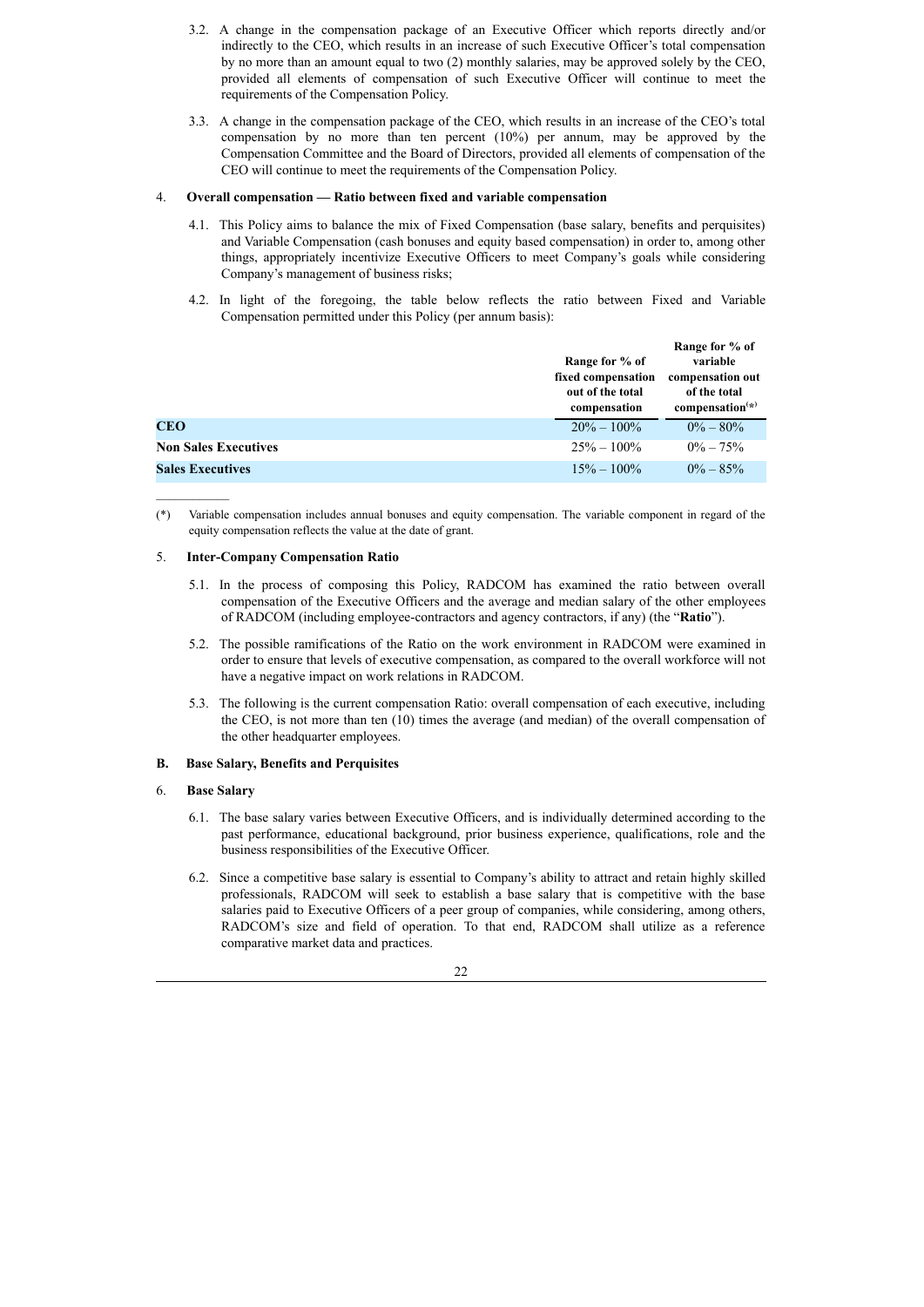#### 7. **Benefits and Perquisites**

- 7.1. The following benefits and perquisites may be granted to the Executive Officers, provided that to the extent requirements under applicable laws impose a greater benefit than set forth below, the legal requirement shall apply:
	- 7.1.1.Vacation of up to twenty-eight (28) days per annum;
	- 7.1.2.Sick days of up to thirty (30) days per annum;
	- 7.1.3.Convalescence pay according to applicable law;
	- 7.1.4.Monthly remuneration for a study fund, as allowed by applicable law and with reference to the practice in peer group companies;
	- 7.1.5.Company shall contribute on behalf of the Executive Officer to an insurance policy or a pension fund, as allowed by applicable law and with reference to the practice in peer group companies;
	- 7.1.6.Company may contribute on behalf of the Executive Officer towards work disability insurance, as allowed by applicable law and with reference to the practice in peer group companies; and
	- 7.1.7.Company may sponsor Private Health Insurance for the Executive Officer, in accordance with the Company's policy and agreement with the insurance company.
- 7.2. Company may offer additional benefits and perquisites to the Executive Officers, which will be comparable to customary market practices, such as: company cellular phone benefits; company car benefits; refund of business travel including per diem when traveling and other business related expenses, insurances, etc.; provided however, that such additional benefits and perquisites shall be determined in accordance with Company's policies and procedures.

## **C. Cash Bonuses**

#### 8. **The Objective**

- 8.1. Compensation in the form of cash bonus(es) is an important element in aligning Executive Officers' compensation with Company's objectives and business goals in the long-term, such that both individual performance and overall company success are rewarded.
- 8.2. Company's policy is to allow annual cash bonuses, which may be awarded to the Executive Officers upon the attainment of pre-set periodical objectives and personal targets, pursuant to distinguishable terms for three Executive Officers' populations, as reflected in Section 9 below.
- 8.3. The performance targets payable to each Executive Officer (other than the CEO) shall be presented and recommended by Company's Chief Executive Officer and reviewed and approved by the Compensation Committee and the Board of Directors.

Examples of performance targets that may be considered include:

- financial results:
- sales and booking results;
- efficiency metrics;
- internal and external customer satisfaction:
- enterprise value;
- execution of specific projects; and
- attainment of milestones.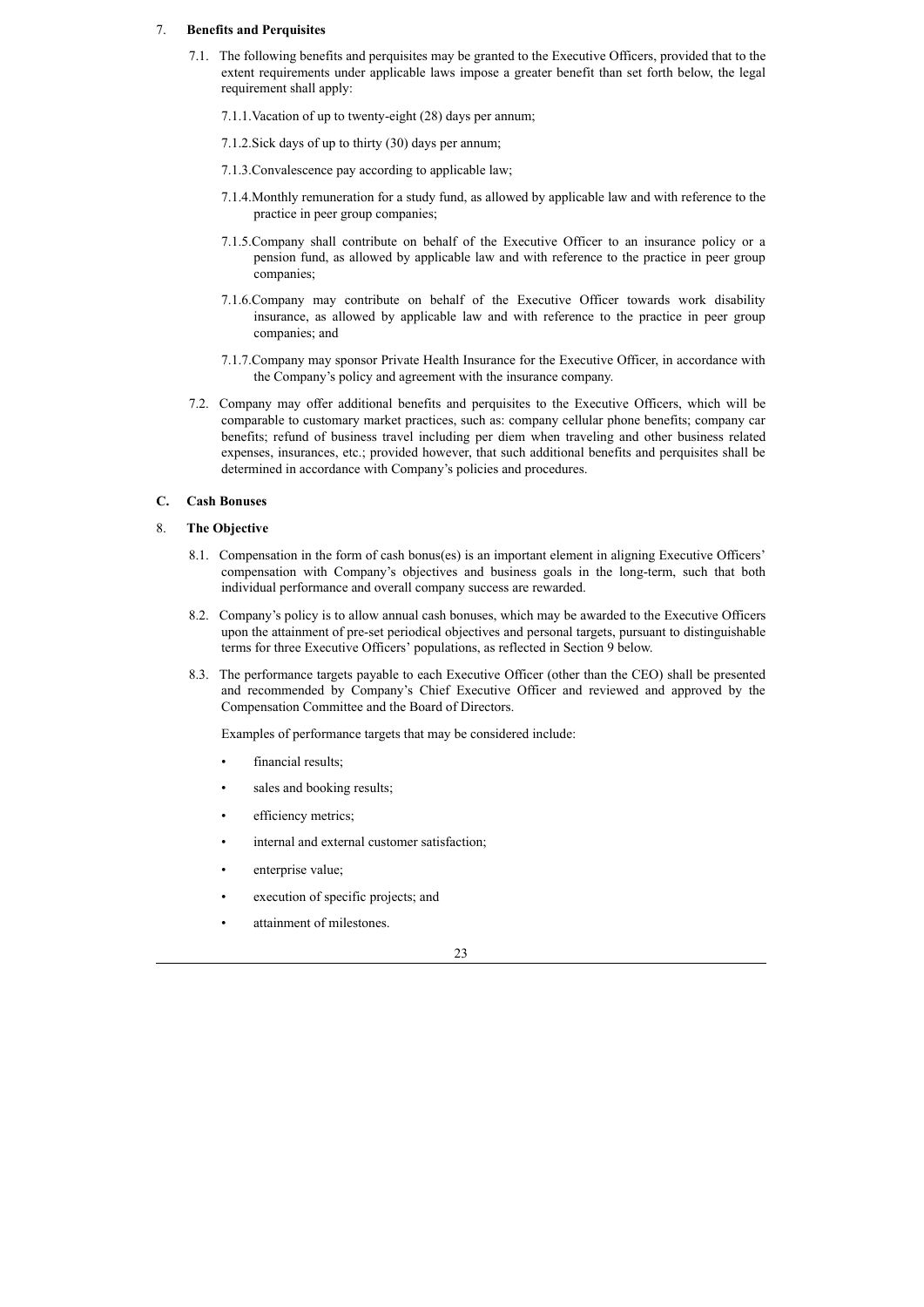#### 9. **Annual Bonus**

## CEO

- 9.1. The CEO shall be eligible to receive, at the discretion of the Compensation Committee and the Board of Directors, an annual bonus (the "Annual Bonus") not to exceed one hundred percent (100%) of the CEO's annual base salary (the "Maximum Annual Bonus") which shall be based on two components as follows:
	- 9.1.1.A "Measurable" component, including all over-achievement, of up to one hundred percent (100%) of the annual base salary. This component, will be based on the measurable results of the Company, as compared to RADCOM's budget and work plan for the relevant year. Such measurable criteria will be determined at the commencement of each fiscal year (or start of employment, as applicable), and may include (but is not limited to) any one or more of the following criteria: profit, revenue, booking, cost reduction, other performance objectives, etc.
	- 9.1.2.A "Discretionary" component of up to the lesser of (i) fifty percent (50%) of the CEO's annual base salary, or (ii) the difference between the Maximum Annual Bonus and the measurable bonus earned pursuant to Section 9.1.1 above. This component will take into account tangible and intangible performance factors where it is the Compensation Committee's and Board of Directors' determination that the measurable portion of the CEO's annual bonus does not sufficiently reflect the CEO's relative contribution to the Company.
- 9.2. The CEO shall be eligible to receive, at the discretion of the Compensation Committee and the Board of Directors, one or more bonuses following the occurrence of certain extraordinary events (the "Extraordinary Events Bonuses") not to exceed in the aggregate, and subject to the limitation set forth in Section 9.3, seventy-five percent (75%) of the CEO's annual base salary. Such bonuses may be awarded following the occurrence of transactions or extraordinary events such as fund raising, mergers and acquisitions, or a change in control. For purposes hereof, a "change in control transaction" shall mean any transaction or series of transactions following which any one entity or person holds or controls, directly or indirectly, more than fifty percent (50%) of the Company's outstanding shares.

The Extraordinary Events Bonuses under this Section 9.2 may be payable in immediately vesting equity based on the value at the date of bonus determination. Such equity shall not be deemed part of the equity based compensation as set forth in Section D below for purposes of the limitation set forth in Section 12.3.

9.3. The overall aggregate bonus of the CEO, as a sum of the Annual Bonus and the Extraordinary Events Bonuses shall not exceed one hundred and fifty percent (150%) of the CEO's annual base salary in any given year.

#### Executive Officers other than the CEO

- 9.4. For Executive Officers, except the CEO, the Compensation Committee and the Board of Directors will have full discretion to determine the annual bonus calculation and increase the final bonus payout based, among other things, additional considerations relevant to the performance and objectives of the Company and the relevant Executive Officer including non-measurable criteria.
- 9.5. The annual bonus of the Executive Officers, will not exceed the following amounts:

For Non-Sales Executive Officers, the amount of seventy five percent (75%) of their base annual salary;

For Sales Executives Officers, the amount of one hundred and fifty percent (150%) of their base annual salary.

## 10. **Compensation Recovery ("Clawback")**

10.1. In the event of an accounting restatement, RADCOM shall be entitled to recover from Executive Officers bonus compensation in the amount of the excess over what would have been paid under the accounting restatement, with a two-year look-back. The compensation recovery will not apply to former Executive Officers of RADCOM.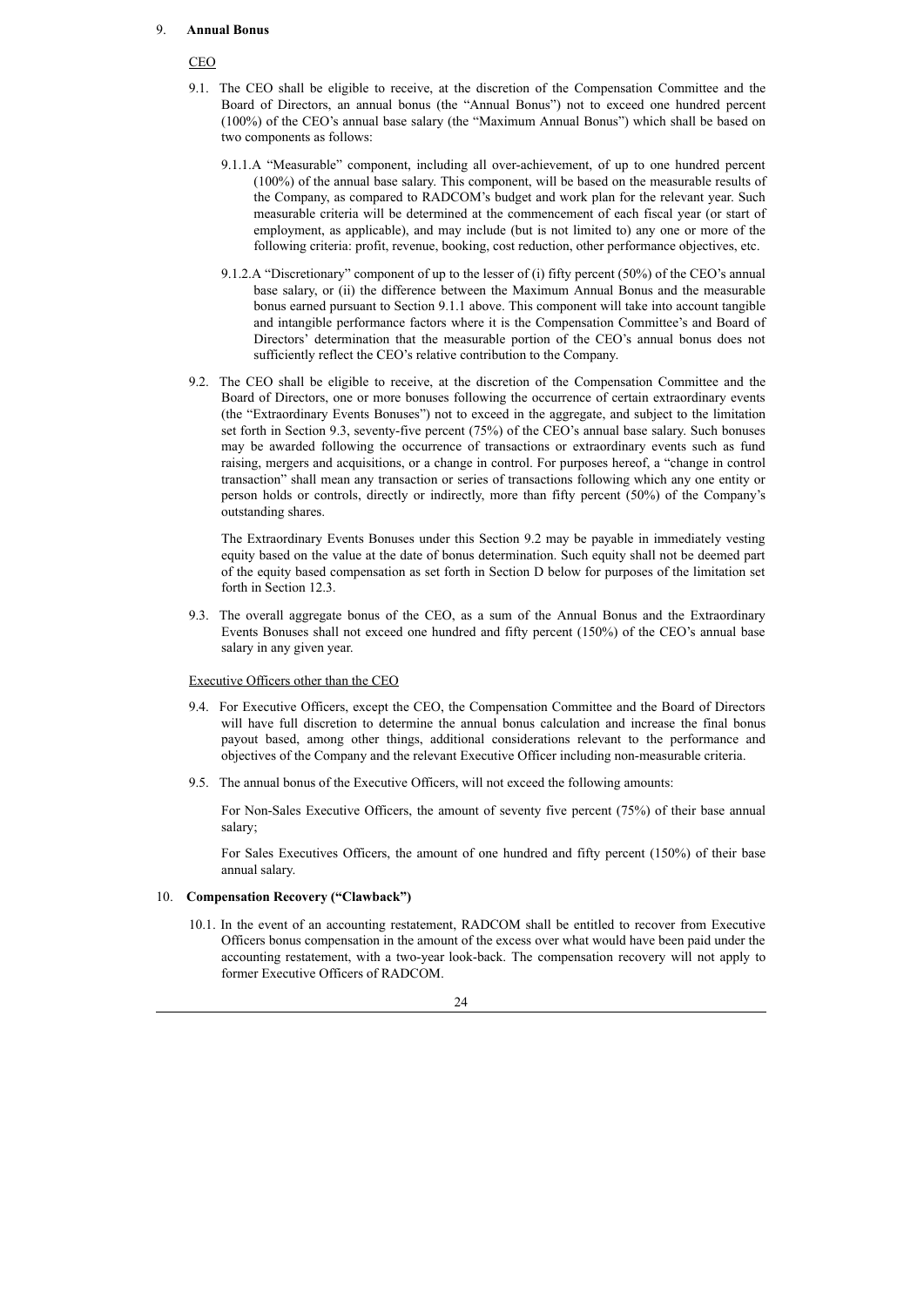- 10.2. Notwithstanding the aforesaid, the compensation recovery will not be triggered in the event of a financial restatement required due to changes in the applicable financial reporting standards.
- 10.3. Nothing in this Section 10.3 derogates from any other "clawback" or similar provisions regarding disgorging of profits imposed on Executive Officers by virtue of applicable securities laws.

## **D. Equity Based Compensation**

## 11. **The Objective**

- 11.1. The equity based compensation for RADCOM's Directors and Executive Officers is designed in a manner consistent with the underlying objectives in determining the base salary and the annual bonus, with its main objectives being to enhance the alignment between the Directors' and Executive Officers' interests with the long term interests of RADCOM and its shareholders, and to strengthen the retention and the motivation of Directors and Executive Officers in the long term. In addition, since equity based awards are to be usually structured to vest over a long term, their incentive value to recipients is aligned with longer-term strategic plans.
- 11.2. The equity based compensation offered by RADCOM is intended to be in a form of stock options and/or other equity forms, such as RSUs, in accordance with the Company's equity compensation policies and programs in place from time to time.

## 12. **General guidelines for the grant of awards**

- 12.1. The equity based compensation shall be granted from time to time and be individually determined and awarded according to the performance, educational background, prior business experience, qualifications, role and the personal responsibilities of the Executive Officer.
- 12.2. Vesting and other terms for equity based compensation shall be subject to the terms of the Company's then-applicable option plan and as permitted in such plan.
- 12.3. The fair market value of the equity based compensation for the Executive Officers will be determined according to acceptable valuation practices at the time of grant. Such fair market value, as examined at the time of grant as aforesaid, shall not exceed the amount of two (2) annual salaries per year of vesting on a linear basis.

## 13. **Acceleration and exercise of awards**

- 13.1. The Board may, following approval by the Compensation Committee, extend the period of time for which an award is to remain exercisable.
- 13.2. The Board may, following approval by the Compensation Committee, make provisions with respect to the acceleration of the vesting period of any Executive Officer's awards, including, without limitation, in connection with a corporate transaction involving a change of control.

## **E. Retirement and Termination of Service Arrangements**

#### 14. **Advance notice**

RADCOM may provide an Executive Officer a prior notice of termination of up to six (6) months, during which the Executive Officer may be entitled to all of the compensation elements, and to the continuation of vesting of his options. During the advance notice period the Executive Officer may be required to continue providing services to RADCOM.

## 15. **Transition period**

RADCOM may provide an additional transition period during which the Executive Officer will be entitled to up to an additional 3 months of continued base salary, benefits and perquisites beyond the Advance Notice period described above. Additionally, the Board may, following approval by the Compensation Committee, approve to continue the vesting and/or the exercise eligibility of such Executive Officer's options during such transition period. The transition period shall be conditioned on terms of service of at least two (2) years, on the employment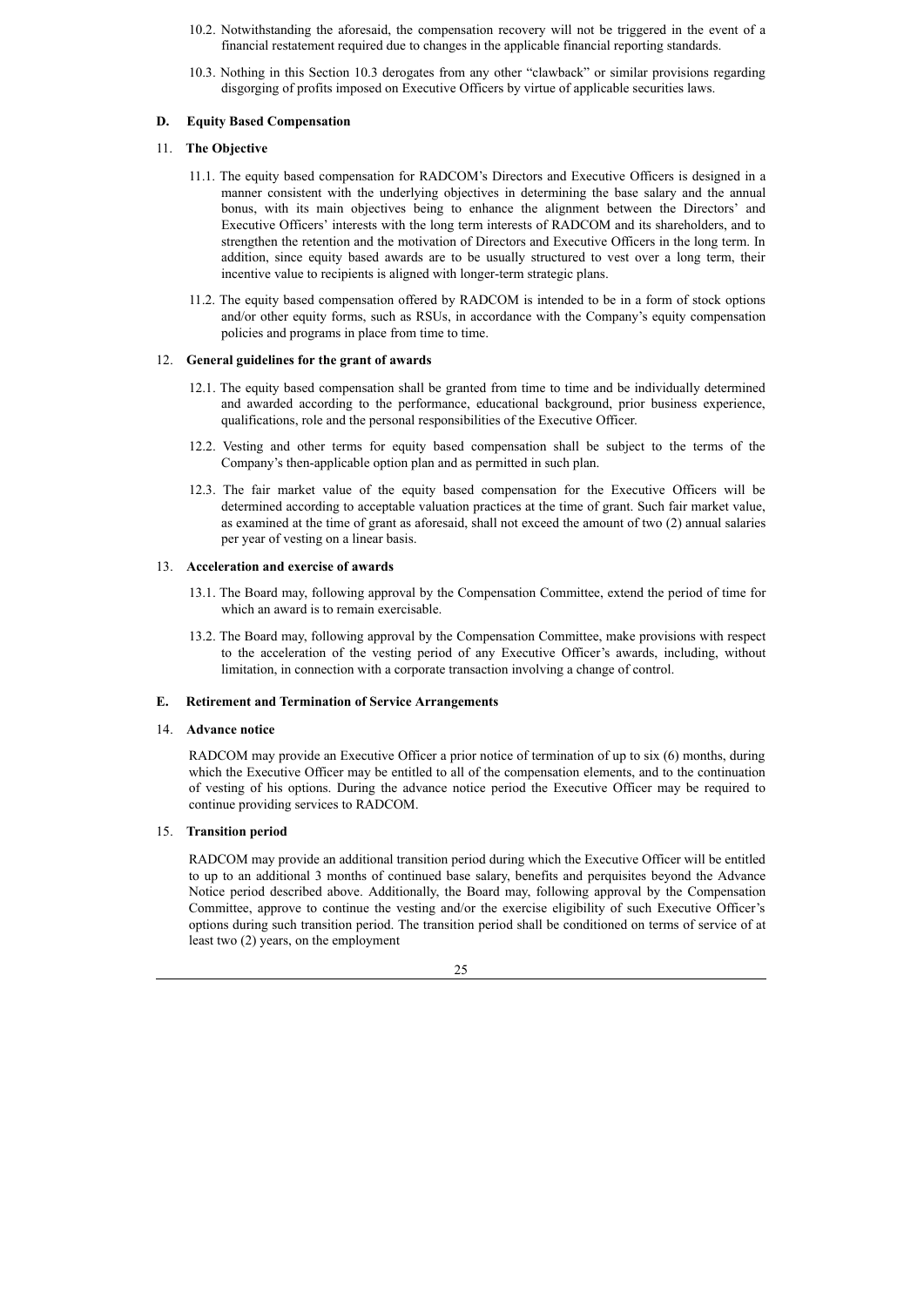relationship not being terminated with the Executive Officer for cause, and will be determined based on some or all of the following considerations: the period of service or employment of the Executive Officer (subject to as mentioned above, terms of service not being less than two (2) years), service or employment terms during the Executive Officer's service or employment period, RADCOM's performance during such period, Executive Officer's contribution to the achievement of RADCOM's objectives and performance and the particular circumstances of termination of employment or service.

#### 16. **Additional Retirement and Termination Benefits**

RADCOM may provide additional retirement and terminations benefits and payments as may be required by applicable law (e.g., mandatory severance pay under Israeli labor laws), or which will be comparable to customary market practices and which in such event, shall not exceed in value the equivalent of six (6) monthly base salaries of the Executive Officer.

## **F. Exculpation, Indemnification and Insurance**

## 17. **Exculpation**

Except as may be otherwise approved from time to time by the shareholders, RADCOM shall not exempt its Directors and Executive Officers from the duty of care.

## 18. **Indemnification**

RADCOM may indemnify its Directors and Executive Officers to the fullest extent permitted by applicable law, for any liability and expense that may be imposed on the Executive Officer, as provided in the Indemnity Agreement between such individuals and RADCOM, all subject to applicable law.

## 19. **Insurance**

- 19.1. RADCOM will provide "Directors and Officers Insurance" (the "**Insurance Policy**") for its Directors and Executive Officers, provided that such engagement in an Insurance Policy is not expected to have a material effect on the Company's profitability, assets or liabilities.
- 19.2. The maximum aggregate coverage for the Insurance Policy will be up to Forty Million U.S. dollars (US \$40,000,000), as may be increased or decreased from time to time by the shareholders.
- 19.3. The maximum aggregate annual premium and deductibles will be in market terms at the time the Insurance Policy is purchased and will not impact the Company.
- 19.4. The Company may also purchase Insurance Policy with respect to specific events, such as public offerings, or with respect to periods of time following which the then existing insurance coverage ceases to apply, such as "run-off" coverage in connection with a change in control; provided that the premium and deductibles therefor will be in market terms at the time the Insurance Policy is purchased and will not impact the Company.

## **G. Board of Directors Compensation**

- 20. The members of Company's board may (and, in the case of external directors, shall) be entitled to remuneration and refund of expenses according to the provisions of the Companies Regulations (Rules on Remuneration and Expenses of Outside Directors), 2000, as amended by the Companies Regulations (Relief for Public Companies Traded in Stock Exchange Outside of Israel), 2000, as such regulations may be amended from time to time.
- 21. In addition, the members of Company's Board may be granted equity based compensation which shall vest annually, quarterly or monthly, over a period of between 1 to 4 years, and having a fair market value (determined according to acceptable valuation practices at the time of grant) not to exceed, with respect to each director, US\$ 200,000 and US\$ 500,000 with respect to the Company's chairman per year of vesting, on a linear basis, subject to applicable law and regulations.22. The Chairperson of our Board of Directors shall be entitled to receive a fixed monthly salary from the Company, for as long as such individual is acting as an active Chairperson, and the provisions of the Compensation Policy shall apply to such remuneration accordingly.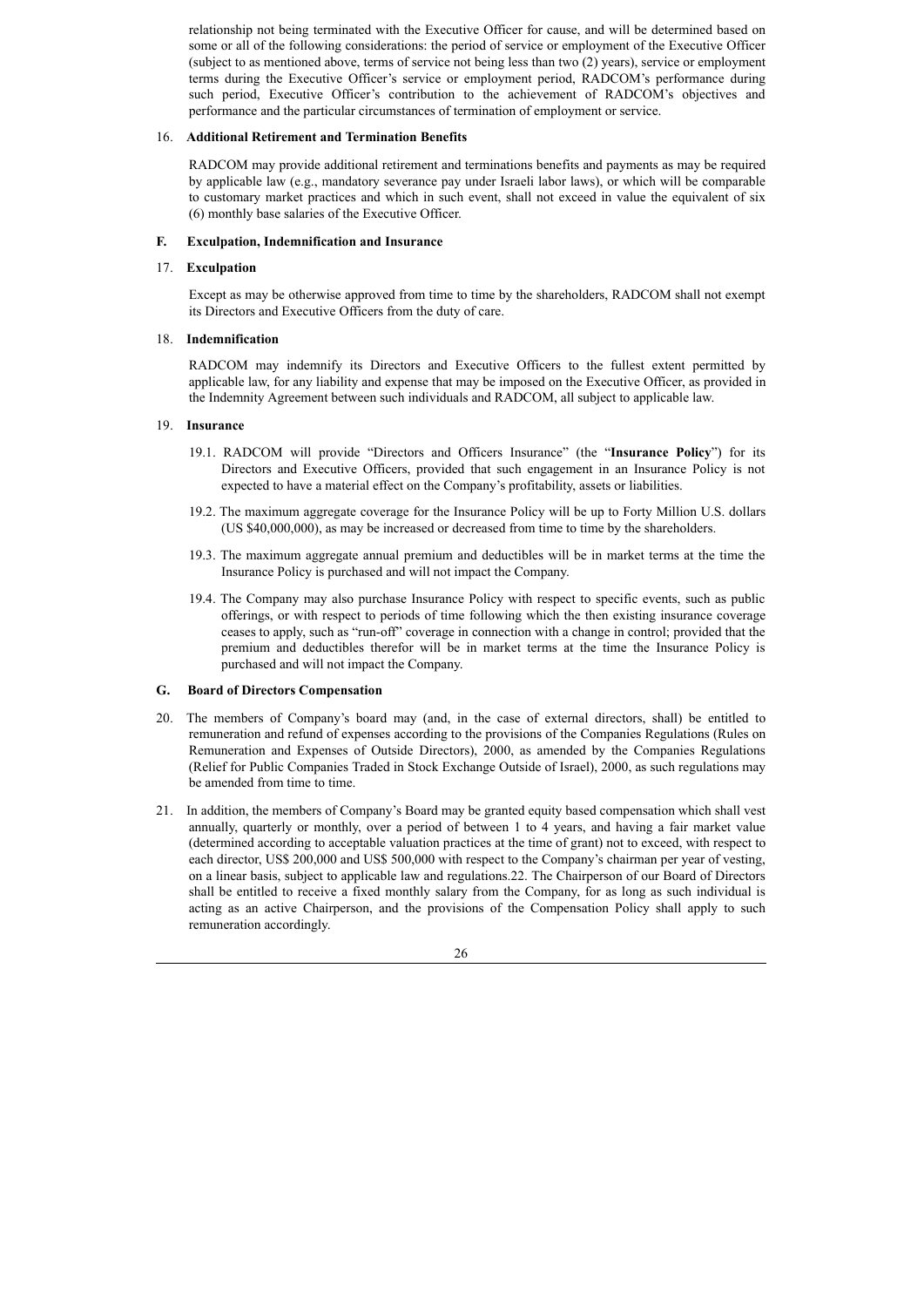- 22. For so long as the Active Chairperson receives the monthly salary, he or she will not be entitled to receive the cash remuneration received by the other members of the Board.
- 23. In addition to the monthly salary, the Active Chairperson shall be entitled to an annual bonus with regard to special activities, such as mergers and acquisitions, fund raising and cost reduction targets. Such bonus will be determined by the Compensation Committee and the Board of Directors and will be based on criteria defined in advance and in connection with Company's goals and targets, and non-measurable criteria. The actual total annual bonus shall not exceed the sum of one hundred and fifty percent (150%) of the Active Chairperson's annual salary.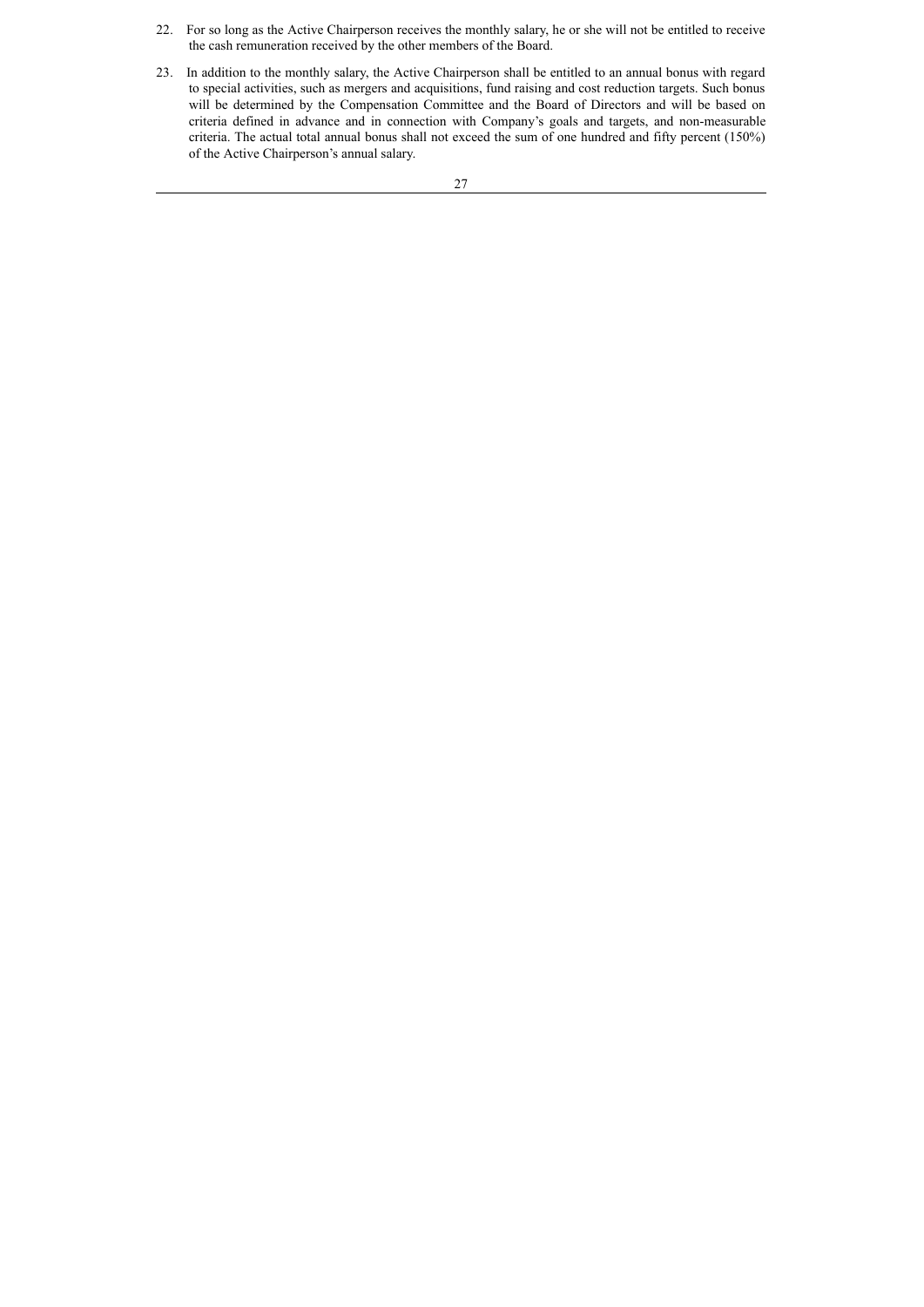<span id="page-30-0"></span>RADCOM ITD **MADCOW LTD.**<br>24 RAOUL WALLENBERG ST. TEL AVIV<br>ISRAEL 6971920



VOTE BY INTERNET - www.proxyvote.com or scan the QR Barcode above<br>Use the Internet to transmit your voting instructions and for electronic delivery of information<br>up until forty-eight (48) hours before the meeting. Have yo electronic voting instruction form.

#### ELECTRONIC DELIVERY OF FUTURE PROXY MATERIALS

ELECTINO INTO THE COST INTO THE PROCESS INCOMENDATION IN THE PROPERTY OF THE PROPERTY OF THE PROPERTY AND CONTROL SYSTEM AND CONTROLLY AND NOT CONTROLLY AND NOT CONTROLLY AND NOT ELECTION AND A UNIT OF THE ELECTIONIAL PROP to receive or access proxy materials electronically in future years.

#### VOTE BY PHONE - 1-800-690-6903

Use any touch-tone telephone to transmit your voting instructions up until forty-eight<br>(48) hours before the meeting. Have your proxy card in hand when you call and then follow the instructions.

#### **VOTE BY MAIL**

VOTE BY MAIN:<br>Mark, sign and date your proxy card and return it in the postage-paid envelope we<br>have provided or return it to Vote Processing, c/o Broadridge, 51 Mercedes Way,<br>Edgewood, NY 11717.

TO VOTE, MARK BLOCKS BELOW IN BLUE OR BLACK INK AS FOLLOWS: an an

- and a series D88432-P78488

KEEP THIS PORTION FOR YOUR RECORDS DETACH AND RETURN THIS PORTION ONLY

| RADCOM LTD.<br>The Board of Directors recommends you vote FOR proposals 1a,<br>1b, 1c, 2, 3, 4, and 5.                                                                                                                                                                                           |  |                     |    |                                                                                                                                                                                                                                                                                                                              |                                                                                                                                                                                                                                                                                                                                                                        |                     |
|--------------------------------------------------------------------------------------------------------------------------------------------------------------------------------------------------------------------------------------------------------------------------------------------------|--|---------------------|----|------------------------------------------------------------------------------------------------------------------------------------------------------------------------------------------------------------------------------------------------------------------------------------------------------------------------------|------------------------------------------------------------------------------------------------------------------------------------------------------------------------------------------------------------------------------------------------------------------------------------------------------------------------------------------------------------------------|---------------------|
| Election of Directors                                                                                                                                                                                                                                                                            |  |                     |    |                                                                                                                                                                                                                                                                                                                              |                                                                                                                                                                                                                                                                                                                                                                        |                     |
| Nominees:                                                                                                                                                                                                                                                                                        |  | For Against Abstain |    |                                                                                                                                                                                                                                                                                                                              |                                                                                                                                                                                                                                                                                                                                                                        |                     |
| Approval of the re-election of Ms. Rachel (Heli) Bennun<br>1a<br>to serve as a member of the Board of Directors of the<br>Company until the third annual general meeting following<br>the Meeting, effective immediately, and approval of the<br>Executive Chairman Compensation payable to her. |  |                     |    |                                                                                                                                                                                                                                                                                                                              |                                                                                                                                                                                                                                                                                                                                                                        | For Against Abstain |
| Approval of the re-election of Mr. Matty Karp to serve as<br>1 <sub>b</sub><br>a member of the Board of Directors of the Company until<br>the third annual general meeting following the Meeting,<br>effective immediately, and approval of the Non-Executive<br>Compensation payable to him.    |  |                     | 4. | To re-approve our Previously Approved Compensation Policy.<br>Please mark FOR if you are a not a controlling shareholder<br>in the Company and do not have a personal interest<br>in the approval of resolution number 4. IF YOU DO NOT<br>MARK "FOR" YOU WILL BE DEEMED TO HAVE A<br>PERSONAL INTEREST IN THIS RESOLUTION.* |                                                                                                                                                                                                                                                                                                                                                                        |                     |
| Approval of the re-election of Ms. Mirella Kuvent to serve as<br>1c.<br>a member of the Board of Directors of the Company until<br>the first annual general meeting following the Meeting,<br>effective immediately, and approval of the Non-Executive<br>Compensation payable to her.           |  | For Against Abstain | 5. | To re-appoint Kost Forer Gabbay & Kasierer, a Member of Ernst &                                                                                                                                                                                                                                                              |                                                                                                                                                                                                                                                                                                                                                                        | For Against Abstain |
| To approve the Long Term Directors Equity Grant Scheme.                                                                                                                                                                                                                                          |  |                     |    | Young Global, as our independent auditors until the next annual<br>general meeting of shareholders, and to authorize the Audit<br>Committee of our Board of Directors to fix their remuneration for<br>the fiscal year ending December 31, 2022.                                                                             |                                                                                                                                                                                                                                                                                                                                                                        |                     |
| To approve the grant of equity to our Chief Executive Officer.                                                                                                                                                                                                                                   |  |                     |    | *For definition of "controlling shareholder" and "personal interest"<br>please see Item 3 to the Proxy Statement.                                                                                                                                                                                                            |                                                                                                                                                                                                                                                                                                                                                                        |                     |
| Please mark FOR if you are a not a controlling shareholder<br>За.<br>in the Company and <b>do not have a personal interest</b><br>in the approval of resolution number 3. IF YOU DO NOT<br>MARK "FOR" YOU WILL BE DEEMED TO HAVE A<br>PERSONAL INTEREST IN THIS RESOLUTION.*                     |  |                     |    | NOTE: To transact such other business as may properly come before the<br>Meeting or any adjournment thereof.                                                                                                                                                                                                                 |                                                                                                                                                                                                                                                                                                                                                                        |                     |
| Signature [PLEASE SIGN WITHIN BOX]<br>Date                                                                                                                                                                                                                                                       |  |                     |    | Date                                                                                                                                                                                                                                                                                                                         |                                                                                                                                                                                                                                                                                                                                                                        |                     |
|                                                                                                                                                                                                                                                                                                  |  |                     |    |                                                                                                                                                                                                                                                                                                                              | Please sign exactly as your name(s) appear(s) hereon. When signing as attorney, executor, administrator, or other fiduciary, please give full title as such. Joint owners should each sign<br>personally. All holders must sign. If a corporation or partnership, please sign in full corporate or partnership name by authorized officer.<br>Signature (Joint Owners) |                     |

THIS PROXY CARD IS VALID ONLY WHEN SIGNED AND DATED.